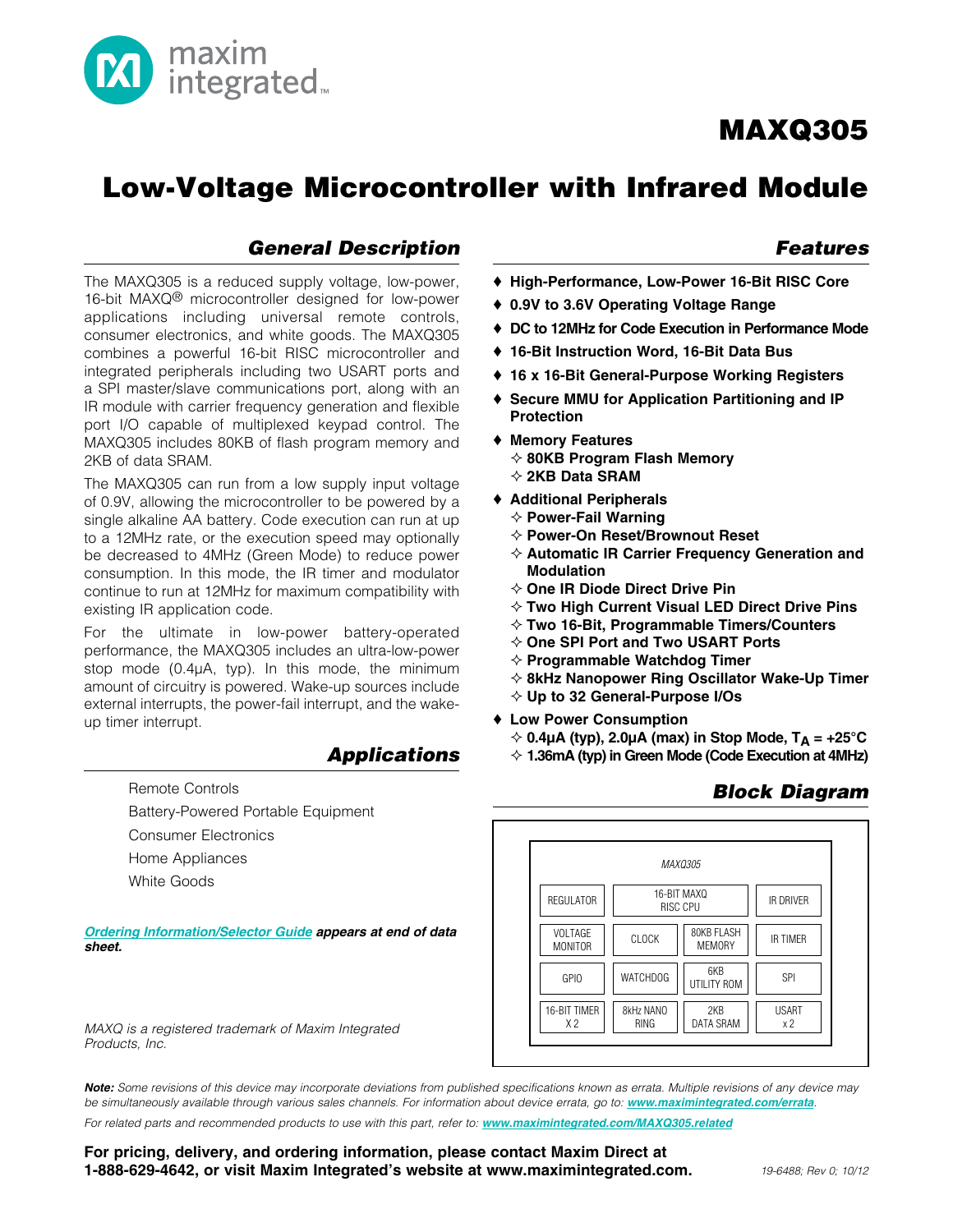# Low-Voltage Microcontroller with Infrared Module

### ABSOLUTE MAXIMUM RATINGS

Voltage Range of  $V_{DD}$  with Respect to GND ......-0.3V to +3.6V Voltage Range on Any Lead

with Respect to GND except  $V_{DD}$ ........ -0.3V to  $(V_{DD} + 0.5V)$ Continuous Power Dissipation ( $T_A = +70^{\circ}C$ ) TQFN (derate 37mW/°C above +70°C).....................2963mW

| Lead Temperature (soldering, 10s)  +300°C       |  |
|-------------------------------------------------|--|
| Soldering Temperature (TQFN only, reflow)+260°C |  |

*Stresses beyond those listed under "Absolute Maximum Ratings" may cause permanent damage to the device. These are stress ratings only, and functional opera*tion of the device at these or any other conditions beyond those indicated in the operational sections of the specifications is not implied. Exposure to absolute *maximum rating conditions for extended periods may affect device reliability.*

### PACKAGE THERMAL CHARACTERISTICS (Note 1)

TQFN

Junction-to-Ambient Thermal Resistance  $(\theta_{JA})$ ..........27°C/W Junction-to-Case Thermal Resistance  $(\theta_{\text{JC}})$ ..................1°C/W

Note 1: Package thermal resistances were obtained using the method described in JEDEC specification JESD51-7, using a fourlayer board. For detailed information on package thermal considerations, refer to www.maxim-ic.com/thermal-tutorial.

### <span id="page-1-0"></span>RECOMMENDED OPERATING CONDITIONS

(V<sub>DD</sub> = V<sub>DD(MIN)</sub> to V<sub>DD(MAX)</sub>, T<sub>A</sub> = -20°C to +70°C, typical T<sub>A</sub> = +25°C, V<sub>DD(TYP)</sub>, unless otherwise noted. Specifications to  $T_A$  = -20°C are guaranteed by design and are not production tested.)

| <b>PARAMETER</b>                                  | <b>SYMBOL</b>          | <b>CONDITIONS</b>                                                                                       | <b>MIN</b>             | <b>TYP</b> | <b>MAX</b> | <b>UNITS</b> |
|---------------------------------------------------|------------------------|---------------------------------------------------------------------------------------------------------|------------------------|------------|------------|--------------|
| Supply Voltage                                    | <b>V<sub>DD</sub></b>  |                                                                                                         | <b>V<sub>RST</sub></b> | 1.5        | 3.6        | $\vee$       |
| Supply Voltage<br>(High Voltage Mode)             | V <sub>DD_HV</sub>     | $HVREN = HVRMD = 1$                                                                                     | 1.2                    |            |            | $\vee$       |
| Supply Voltage<br>(Performance Mode)              | V <sub>DD_PFM</sub>    | $HVREN = HVRMD = PFMSEL = 1$ .<br>$fSYSCLK = fHFXIN = 12MHz$                                            | 1.2                    |            |            | $\vee$       |
|                                                   | VREGOUT_1              | $HVRMD = 0$                                                                                             | 1.26                   | 1.4        | 1.54       | $\vee$       |
| <b>Regulator Output</b>                           | VREGOUT_2              | $HVRMD = 1$                                                                                             |                        | 1.8        |            |              |
| Power-Fail Warning Voltage<br>for Supply (Note 2) | V <sub>PFW</sub>       | Monitors V <sub>DD</sub>                                                                                | 0.95                   | 1.0        | 1.05       | $\vee$       |
| Power-Fail Reset Voltage                          | <b>V<sub>RST</sub></b> | Monitors V <sub>DD</sub>                                                                                | 0.9                    | 0.925      | 0.95       | $\vee$       |
| Power-On Reset Voltage                            | <b>V<sub>POR</sub></b> | Monitors V <sub>DD</sub>                                                                                |                        | 0.8        |            | $\vee$       |
| RAM Data-Retention Voltage                        | <b>V<sub>DRV</sub></b> | (Note 3)                                                                                                | 0.7                    |            |            | $\vee$       |
| <b>Active Current</b>                             | $I_{DD\_1}$            | Source clock = $12MHz$ , Sysclk =<br>4MHz (green mode), HVREN =<br>$HVRMD = PFMSEL = 0$ (Note 4)        | 1.36                   |            |            | mA           |
| <b>Active Current</b>                             | $I_{DD_2}$             | Source clock = $12MHz$ , Sysclk =<br>4MHz (green mode), HVREN =<br>$HVRMD = PFMSEL = 0$ (Note 4)        | 10                     |            | mA         |              |
| Active Current During Flash<br>Programming        | $I_{DD\_FP}$           | $V_{\text{DD}}$ = $V_{\text{RST}}$ to 1.0V, $f_{\text{SYSCLK}}$ = 4MHz,<br>$HVREN = HVRMD = PFMSEL = 0$ |                        | 10         |            | mA           |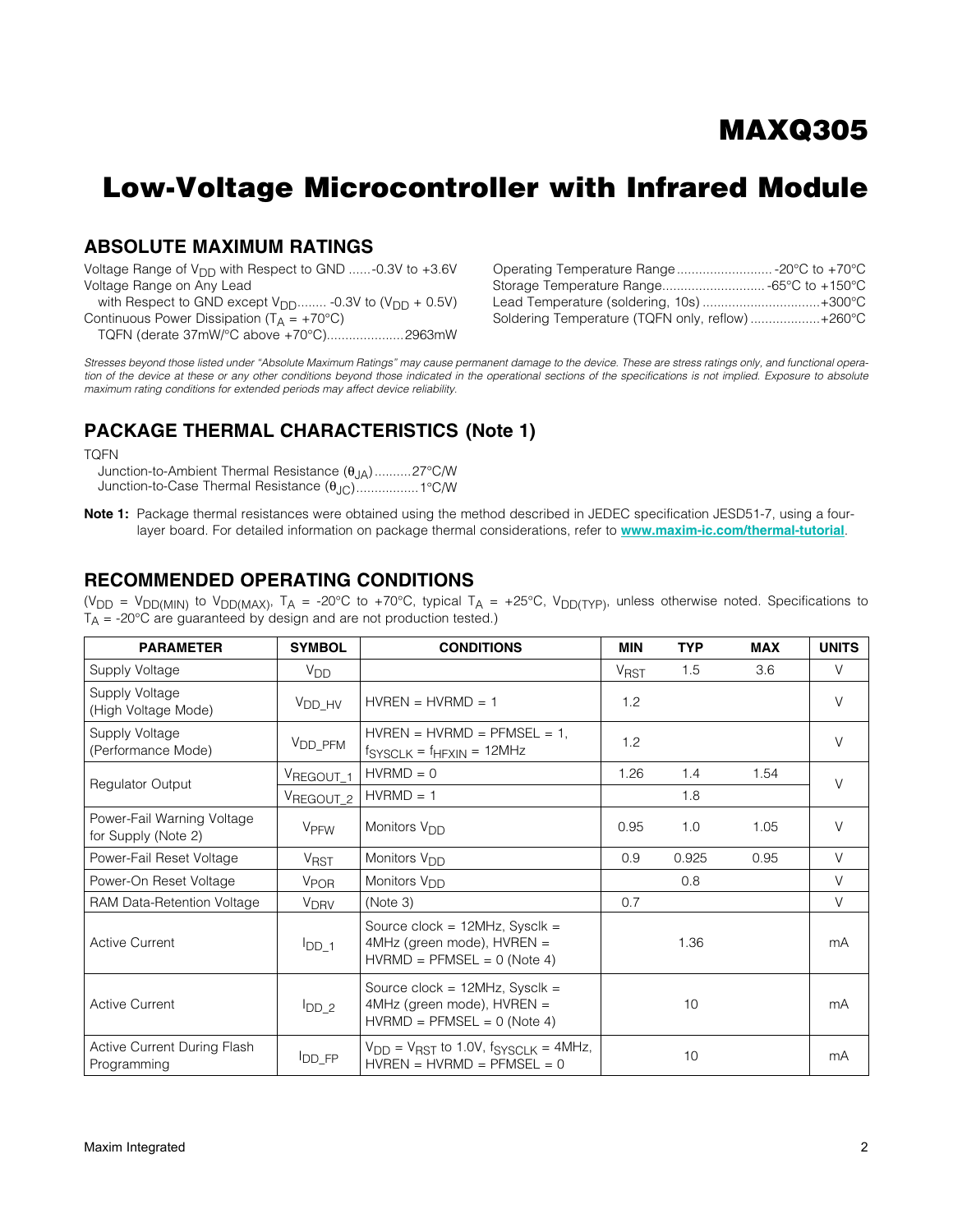### RECOMMENDED OPERATING CONDITIONS (continued)

(V<sub>DD</sub> = V<sub>DD(MIN)</sub> to V<sub>DD(MAX)</sub>, T<sub>A</sub> = -20°C to +70°C, typical T<sub>A</sub> = +25°C, V<sub>DD(TYP)</sub>, unless otherwise noted. Specifications to  $T_\mathsf{A}$  = -20°C are guaranteed by design and are not production tested.)

| <b>PARAMETER</b>                                                         | <b>SYMBOL</b>       | <b>CONDITIONS</b>                            | <b>MIN</b>              | <b>TYP</b>               | <b>MAX</b>                                  | <b>UNITS</b> |  |
|--------------------------------------------------------------------------|---------------------|----------------------------------------------|-------------------------|--------------------------|---------------------------------------------|--------------|--|
|                                                                          |                     | Power-fail off, $T_A = +25^{\circ}C$         |                         | 0.4                      | 3.5                                         |              |  |
| Stop Mode Current                                                        | STOP <sub>1</sub>   | Power-fail off, $T_A = 0$ to +70°C           |                         | 0.4                      | 12                                          | μA           |  |
|                                                                          |                     | Power-fail on, $T_A = +25^{\circ}C$          |                         | 22                       |                                             |              |  |
|                                                                          | STOP <sub>2</sub>   | Power-fail on, $T_A = 0$ to +70°C            |                         | 22                       |                                             |              |  |
| <b>Current Consumption During</b><br>Power-Fail                          | <b>IPFR</b>         | (Note 5)                                     |                         | $(ISTOP1 + INANO)))/PCI$ | $((3 \times 1_{STOP2}) + ((PCI – 3) \times$ | μA           |  |
| Power Consumption During<br>Power-On Reset                               | <b>IPOR</b>         | (Note 6)                                     |                         | 100                      |                                             | nА           |  |
| Stop-Mode Resume Time                                                    |                     | $V_{DD} \ge 1.5V$                            |                         | 375                      |                                             |              |  |
| (Note 7)                                                                 | $t_{ON}$            | $V_{DD}$ < 1.5V                              |                         | 550                      |                                             | μs           |  |
| Power-Fail Monitor Startup<br>Time                                       | t <sub>PFM_ON</sub> |                                              |                         | 150                      |                                             | μs           |  |
| Power-Fail Warning Detection<br>Time                                     | t <sub>PFW</sub>    | (Note 8)                                     |                         | 10                       |                                             | μs           |  |
| Input Low Voltage for IRTX,<br>IRRX, HFXIN, RESET, and All<br>Port Pins  | $V_{IL}$            |                                              | <b>V<sub>GND</sub></b>  |                          | $0.3 \times V_{DD}$                         | $\vee$       |  |
| Input High Voltage for IRTX,<br>IRRX, HFXIN, RESET, and All<br>Port Pins | V <sub>IH</sub>     |                                              | 0.7x<br>V <sub>DD</sub> |                          | V <sub>DD</sub>                             | $\vee$       |  |
|                                                                          |                     | $V_{DD} \ge 1.5V$                            |                         | 300                      |                                             | mV           |  |
| Input Hysteresis (Schmitt)                                               | <b>VIHYS</b>        | $V_{DD}$ < 1.5V                              |                         | 50                       |                                             |              |  |
| IRRX Input Filter Pulse-Width<br>Reject                                  | <sup>t</sup> IRRX_R |                                              |                         |                          | 50                                          | ns           |  |
| IRRX Input Filter Pulse-Width<br>Accept                                  | <sup>t</sup> IRRX A |                                              | 300                     |                          |                                             | ns           |  |
|                                                                          |                     | $V_{DD} = 3.6V, I_{OL} = 11mA$               |                         | 0.4                      | 0.5                                         | V            |  |
| Output Low Voltage for RESET                                             | $V_{OL}$            | $V_{DD} = 2.35V, I_{OL} = 8mA$               |                         | 0.4                      | 0.5                                         | $\vee$       |  |
| and All Port Pins (Note 9)                                               |                     | $V_{DD} = 1.85V, I_{OL} = 4.5mA$             |                         | 0.4                      | 0.5                                         | $\vee$       |  |
|                                                                          |                     | $V_{DD} = 0.9V$ , $I_{OL} = 20\mu A$         |                         | 0.1                      | 0.15                                        | V            |  |
| Output High Voltage for<br><b>RESET</b> and All Port Pins                |                     | $V_{DD} = 1.62V$ to 3.6V, $I_{OH} = 2mA$     | $VDD$ -<br>0.5          |                          | V <sub>DD</sub>                             | V            |  |
| (Note 9)                                                                 | VOH                 | $V_{DD} = 0.9V$ , $I_{OH} = 20\mu A$         | $VDD$ -<br>0.15         |                          | V <sub>DD</sub>                             |              |  |
| <b>IRTX Reference Current</b>                                            | <b>IRTX</b>         | Constant used to calculate IRTX drive        |                         | 100                      |                                             | mA           |  |
| <b>LED Reference Current</b>                                             | $I_{LED}$           | Constant used to calculate LED[1:0]<br>drive |                         | 5                        |                                             | mA           |  |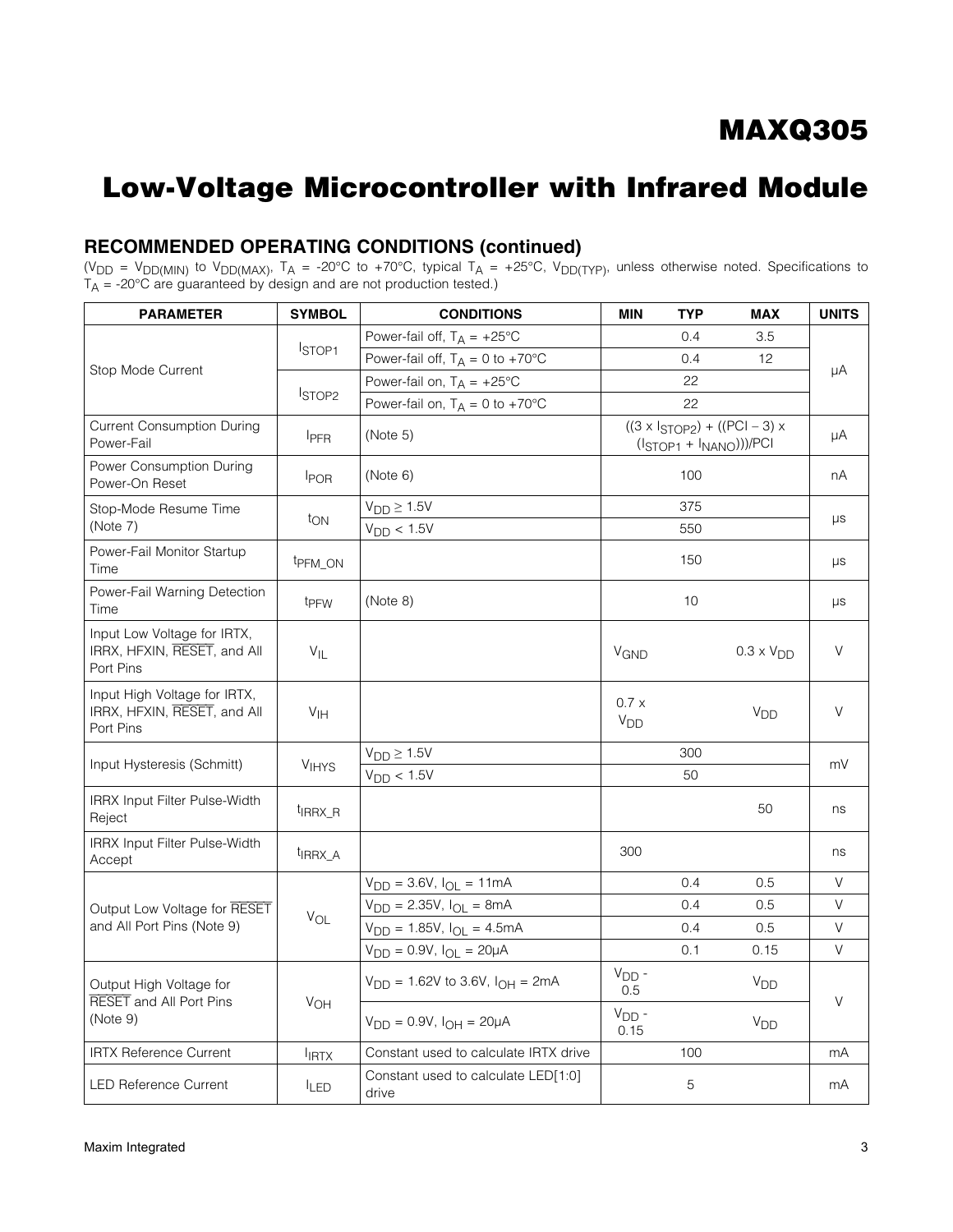### RECOMMENDED OPERATING CONDITIONS (continued)

(V<sub>DD</sub> = V<sub>DD(MIN)</sub> to V<sub>DD(MAX)</sub>, T<sub>A</sub> = -20°C to +70°C, typical T<sub>A</sub> = +25°C, V<sub>DD(TYP)</sub>, unless otherwise noted. Specifications to  $T_\mathsf{A}$  = -20°C are guaranteed by design and are not production tested.)

| <b>PARAMETER</b>                                  | <b>SYMBOL</b>         | <b>CONDITIONS</b>                            | <b>MIN</b>   | <b>TYP</b>                   | <b>MAX</b>              | <b>UNITS</b> |
|---------------------------------------------------|-----------------------|----------------------------------------------|--------------|------------------------------|-------------------------|--------------|
| Input/Output Pin Capacitance<br>for All Port Pins | $C_{10}$              | (Note 3)                                     |              | 15                           |                         | рF           |
| Input Leakage Current                             | I <sub>L</sub>        | Internal pullup disabled                     | $-100$       |                              | $+100$                  | nA           |
| Input Pullup Resistor for                         |                       | $V_{\text{DD}} = 3.0V, V_{\text{OL}} = 0.4V$ |              | 28                           |                         | $k\Omega$    |
| RESET, IRRX, All Port Pins                        | R <sub>PU</sub>       | $V_{DD} = 2.0V, V_{OL} = 0.4V$               |              | 30                           |                         | $k\Omega$    |
| Except P1.6, P1.7 (Note 3)                        |                       | $V_{DD} = 0.9V$ , $V_{OL} = 0.1V$            |              | 50                           |                         | $k\Omega$    |
| <b>EXTERNAL CRYSTAL/RESONATOR</b>                 |                       |                                              |              |                              |                         |              |
| Crystal/Resonator Frequency                       | f <sub>HFXIN</sub>    |                                              |              |                              | 12                      | MHz          |
| Crystal/Resonator Period                          | t <sub>HFXIN</sub>    |                                              |              | $1/f_{HFXIN}$                |                         | ns           |
| Crystal/Resonator Warm-Up<br>Time                 | <sup>t</sup> XTAL RDY | From initial oscillation                     |              | 8192 x<br><sup>t</sup> HFXIN |                         | ms           |
| Oscillator Feedback Resistor                      | ROSCF                 |                                              | 0.5          | 1.0                          | 1.5                     | $M\Omega$    |
| <b>EXTERNAL CLOCK INPUT</b>                       |                       |                                              |              |                              |                         |              |
| <b>External Clock Frequency</b>                   | fxclk                 |                                              | DC           |                              | 12                      | MHz          |
| <b>External Clock Period</b>                      | <sup>t</sup> XCLK     |                                              |              | $1/f_{XCLK}$                 |                         | ns           |
| External Clock Duty Cycle                         | txcLK_DUTY            |                                              | 45           |                              | 55                      | $\%$         |
| System Clock Frequency                            | tck                   |                                              |              | $f_{HFXIN}/3$                |                         | MHz          |
| (Green Mode)                                      |                       | HFXOUT = GND                                 |              | $f_{XCLK}/3$                 |                         |              |
| <b>System Clock Period</b>                        | $t_{CK}$              |                                              |              | $1/f_{CK}$                   |                         | ns           |
| <b>1MHZ RING</b>                                  |                       |                                              |              |                              |                         |              |
| Nano-Ring Frequency                               | fINTOSC               |                                              |              | 1                            |                         | MHz          |
| <b>NANO RING</b>                                  |                       |                                              |              |                              |                         |              |
| Nano-Ring Frequency                               | f <sub>NANO</sub>     | $T_A = +25$ °C                               | 3.0          | 8.0                          | 20.0                    | kHz          |
| Nano-Ring Current                                 | <b>INANO</b>          | $V_{\text{DD}} = 0.85V$ to 1.70V             |              | 250                          |                         | nA           |
| <b>WAKE-UP TIMER</b>                              |                       |                                              |              |                              |                         |              |
| Wake-Up Timer Interval                            | <sup>t</sup> WAKEUP   |                                              | $1/f_{NANO}$ |                              | 65535/f <sub>NANO</sub> | S            |
| RECOMMENDED FLASH MEMORY PARAMETERS               |                       |                                              |              |                              |                         |              |
| System Clock During Flash<br>Programming/Erase    | <b>FEPSYSCLK</b>      | $RGSL = 0$                                   | 2            |                              |                         | <b>MHz</b>   |
| Flash Programming Voltage                         | V <sub>FPROG</sub>    | (Note 10)                                    | 1.2          |                              |                         | $\vee$       |
| Flash Erase Time (Note 11)                        | t <sub>ME</sub>       | Mass erase                                   | 20           |                              | 40                      | ms           |
|                                                   | tERASE                | Page erase                                   | 20           |                              | 40                      |              |
| Flash Programming Time Per<br>Word                | t <sub>PROG</sub>     | (Notes 3, 11)                                | 20           |                              | 100                     | μs           |
| Write/Erase Cycles                                |                       |                                              | 20,000       |                              |                         | Cycles       |
| Data Retention                                    |                       | $T_A = +25$ °C                               | 100          |                              |                         | Years        |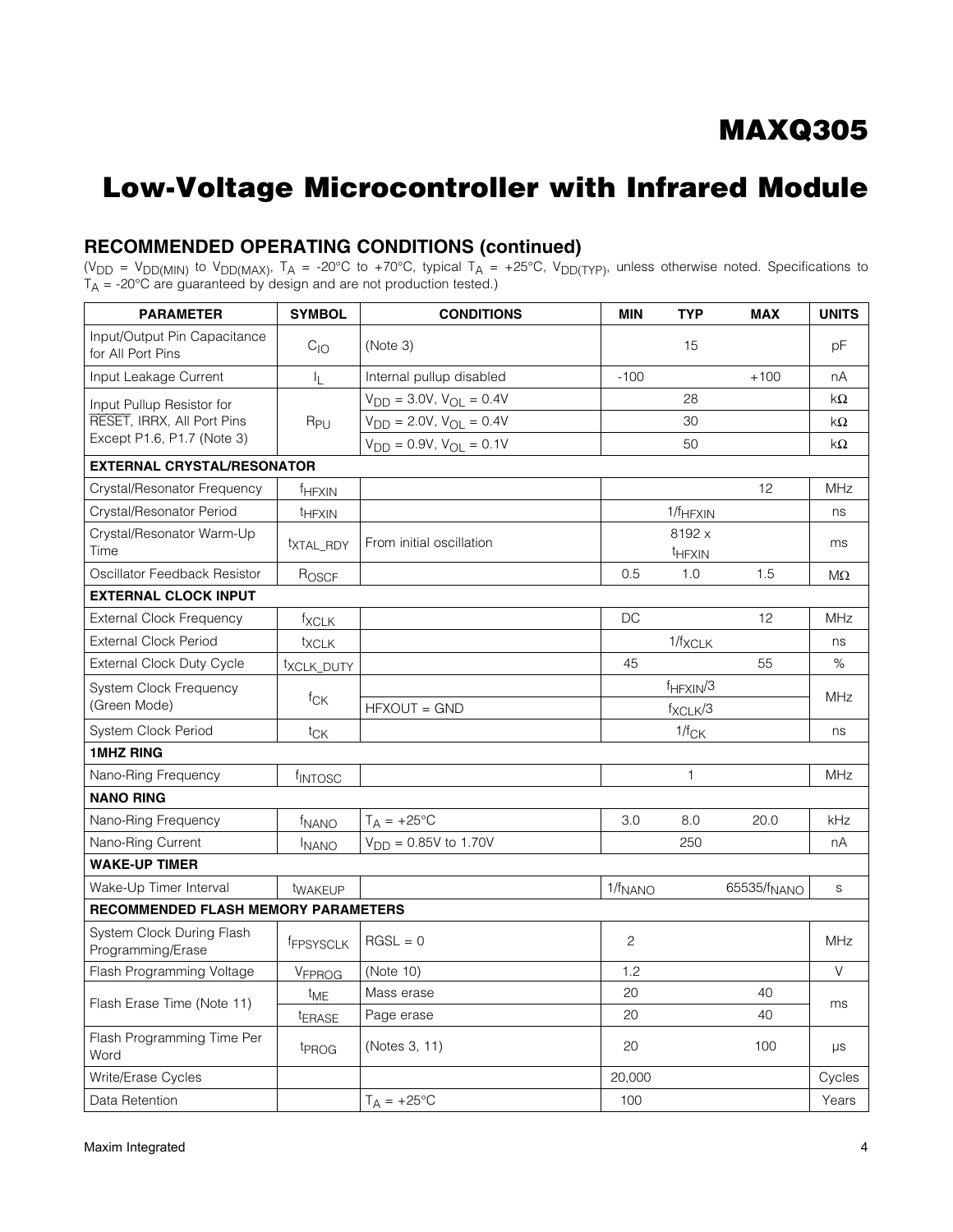### RECOMMENDED OPERATING CONDITIONS (continued)

(V<sub>DD</sub> = V<sub>DD(MIN)</sub> to V<sub>DD(MAX)</sub>, T<sub>A</sub> = -20°C to +70°C, typical T<sub>A</sub> = +25°C, V<sub>DD(TYP)</sub>, unless otherwise noted. Specifications to  $T_A$  = -20°C are guaranteed by design and are not production tested.)

| <b>PARAMETER</b>       | <b>SYMBOL</b>    | <b>CONDITIONS</b>   | <b>MIN</b> | <b>TYP</b> | <b>MAX</b>                       | <b>UNITS</b> |  |
|------------------------|------------------|---------------------|------------|------------|----------------------------------|--------------|--|
| IR                     |                  |                     |            |            |                                  |              |  |
| Carrier Frequency      | <sup>†</sup> IRX | External crystal    |            |            | <sup>f</sup> HFXIN <sup>/2</sup> | Hz           |  |
|                        | <sup>†</sup> IRC | External clock      |            |            | $f_{\text{XCI K}}/2$             |              |  |
| l IR Transmission Rate | fIR RATE         | $IRIOCN.IRRATE = 0$ |            |            |                                  | MHz          |  |

Note 2: The VPFW level can be programmed to one of a range of trip points as defined by PWCN.PFWARNCN[1:0]. The values listed in the *[Recommended Operating Conditions](#page-1-0)* table are for the default configuration of 1.0V (nominal) ±5%.

Note 3: Guaranteed by design, not production tested.

Note 4: Measured on the V<sub>DD</sub> pin with the device not in reset. All inputs are tied to GND or V<sub>DD</sub>. Outputs do not source/sink any current. Part is executing code from flash memory.

Note 5: The power check interval (PCI) can be set to check once every 1024, 2048, or 4096 nano-ring clock cycles. If the PCI is set to check every clock cycle, then this value will be equal to  $I_{STOP}$  The power check interval (PCI) can be set to always on, 1024, 2048, or 4096 nano-ring clock cycles.

**Note 6:** Current consumption during POR when powering up while  $V_{DD}$  is less than the POR release voltage.

Note 7: After typical startup time, and before the completion of an 8192 t<sub>HFXIN</sub> crystal warmup period, the microcontroller runs off of a 1MHz ring oscillator.

Note 8: The minimum amount of time that  $V_{DD}$  must be below  $V_{PFW}$  before a power-fail event is detected; refer to the user's guide for detailed information.

Note 9: The maximum total current,  $I_{OH(MAX)}$  and  $I_{OL(MAX)}$ , for all listed outputs combined, should not exceed 32mA to satisfy the maximum specified voltage drop. This does not include the IRTX or LED outputs.

**Note 10:** Do not write to flash memory while  $V_{DD} < V_{DD}$   $HV(M|N)$ . The flash memory write functions in the utility ROM attempt to enable the high voltage mode if not already enabled, and return an error code if  $V_{DD} < V_{DD}$   $_{HVMIN}$ .

Note 11: Programming time does not include overhead associated with utility ROM interface.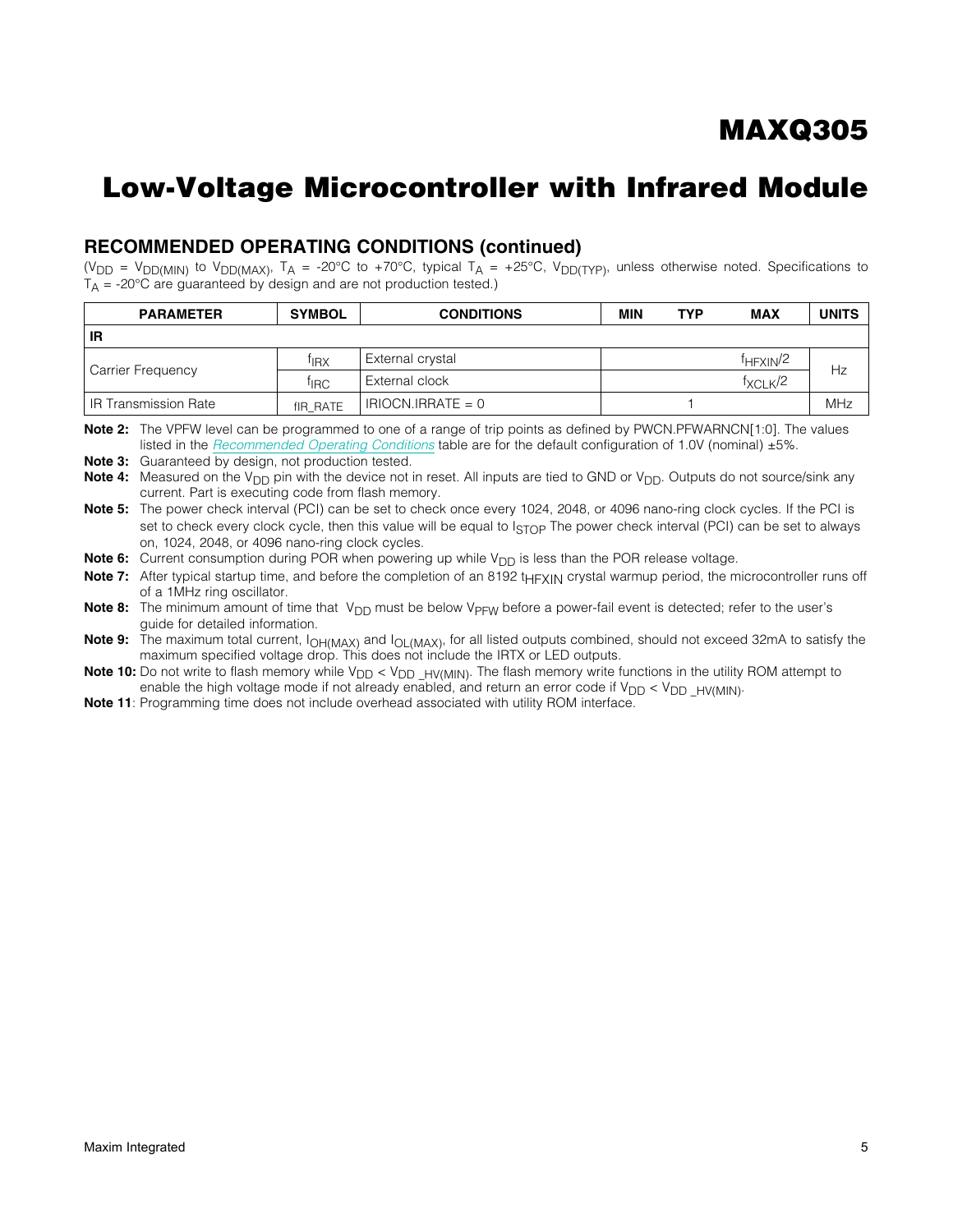# Low-Voltage Microcontroller with Infrared Module

### *Pin Configuration*



### *Pin Description*

| <b>PIN</b>                |             |               |                                                                                                                                                                                                                                                            |
|---------------------------|-------------|---------------|------------------------------------------------------------------------------------------------------------------------------------------------------------------------------------------------------------------------------------------------------------|
| <b>BARE</b><br><b>DIE</b> | <b>TQFN</b> | <b>NAME</b>   | <b>FUNCTION</b>                                                                                                                                                                                                                                            |
|                           |             |               | <b>POWER PINS</b>                                                                                                                                                                                                                                          |
| 16                        | 14          | Vnn.          | Supply Voltage.                                                                                                                                                                                                                                            |
| 14                        | 12          | <b>GND</b>    | <b>Ground.</b> Connect directly to the ground plane.                                                                                                                                                                                                       |
| 5, 31                     | EP          | <b>GND</b>    | <b>Ground-Exposed Pad</b> . The exposed pad is found only on the TQFN packages. It should<br>be connected directly to the ground plane.                                                                                                                    |
| 19                        | 17          | <b>REGOUT</b> | Internal Regulator Output. This pin must be connected to ground through a 1.0µF<br>external ceramic chip capacitor. The capacitor must be placed as close to this pin as<br>possible. No devices other than the capacitor should be connected to this pin. |
| 17                        | 15          | $FC+$         | 2x Charge-Pump Capacitor Pins. Connect a 270nF external capacitor between FC+                                                                                                                                                                              |
| 15                        | 13          | $FC-$         | and FC-.                                                                                                                                                                                                                                                   |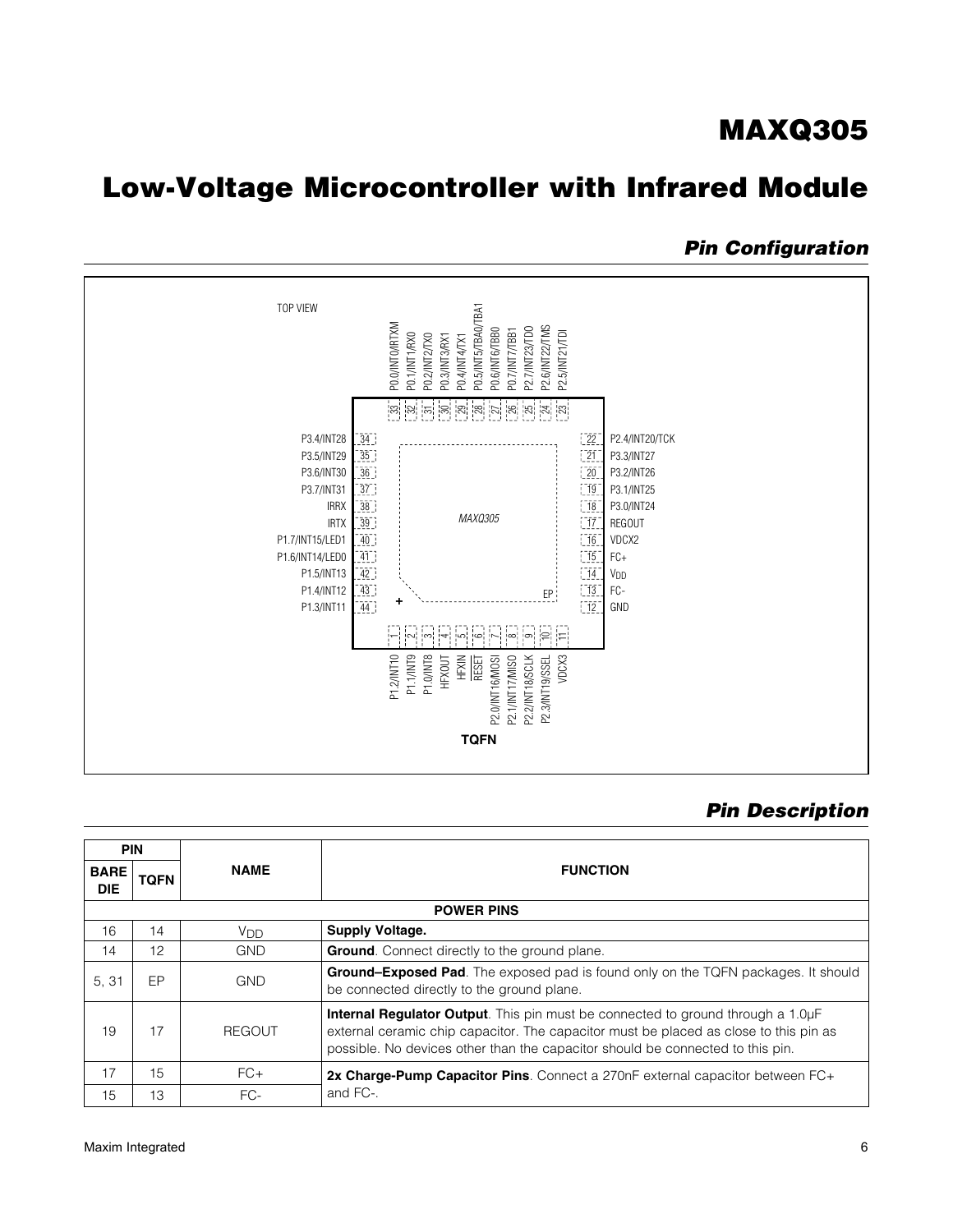# Low-Voltage Microcontroller with Infrared Module

|                           | <b>PIN</b>  |               |                                                                                                                                                                                                                                                                                                                                                                                                                                                                                                                                                                                                 |
|---------------------------|-------------|---------------|-------------------------------------------------------------------------------------------------------------------------------------------------------------------------------------------------------------------------------------------------------------------------------------------------------------------------------------------------------------------------------------------------------------------------------------------------------------------------------------------------------------------------------------------------------------------------------------------------|
| <b>BARE</b><br><b>DIE</b> | <b>TQFN</b> | <b>NAME</b>   | <b>FUNCTION</b>                                                                                                                                                                                                                                                                                                                                                                                                                                                                                                                                                                                 |
| 18                        | 16          | VDCX2         | 2x Charge-Pump Output. Connect a 4.7µF external capacitor between this pin and<br>ground. No devices other than the capacitor should be connected to this pin, except for<br>functional circuitry related to LED0, LED1, IRTX drive and IRRX input.                                                                                                                                                                                                                                                                                                                                             |
| 13                        | 11          | VDCX3         | 3x Charge-Pump Output. Connect a 2nF external capacitor between this pin and<br>ground. No devices other than the capacitor should be connected to this pin.                                                                                                                                                                                                                                                                                                                                                                                                                                    |
| 8                         | 6           | <b>RESET</b>  | Digital, Active-Low, Reset Input/Output. The MAXQ305 remains in reset as long as<br>this pin is low and begins executing from the Utility ROM at address 8000h when this pin<br>returns to a high state. This pin includes a pullup current source; if this pin is driven by an<br>external device, it should be driven by an open-drain source capable of sinking in excess<br>of 4mA. This pin may be left unconnected if there is no need to place the MAXQ305 in a<br>reset state using an external signal. This pin is driven low as an output when an internal<br>reset condition occurs. |
| 6                         | 4           | <b>HFXOUT</b> | High-Frequency Crystal Input Pins. Connect an external crystal or resonator between<br>HFXIN and HFXOUT for use as the high-frequency system clock source. Alternatively,                                                                                                                                                                                                                                                                                                                                                                                                                       |
| 7                         | 5           | <b>HFXIN</b>  | connect HFXOUT to ground when an external, high-frequency clock source is connected<br>to the HFXIN pin.                                                                                                                                                                                                                                                                                                                                                                                                                                                                                        |
|                           |             |               | <b>IR FUNCTION PINS</b>                                                                                                                                                                                                                                                                                                                                                                                                                                                                                                                                                                         |
| 44                        | 38          | <b>IRRX</b>   | IR Receive Input. IR receiver pin.                                                                                                                                                                                                                                                                                                                                                                                                                                                                                                                                                              |
| 45                        | 39          | <b>IRTX</b>   | <b>IR Transmit Output</b> . Active-low IR transmit pin. This pin defaults to a high-impedance<br>input with the weak pullup disabled during all forms of reset. Software must configure this<br>pin after release from reset to remove the high-impedance input condition.                                                                                                                                                                                                                                                                                                                      |

### *Pin Description (continued)*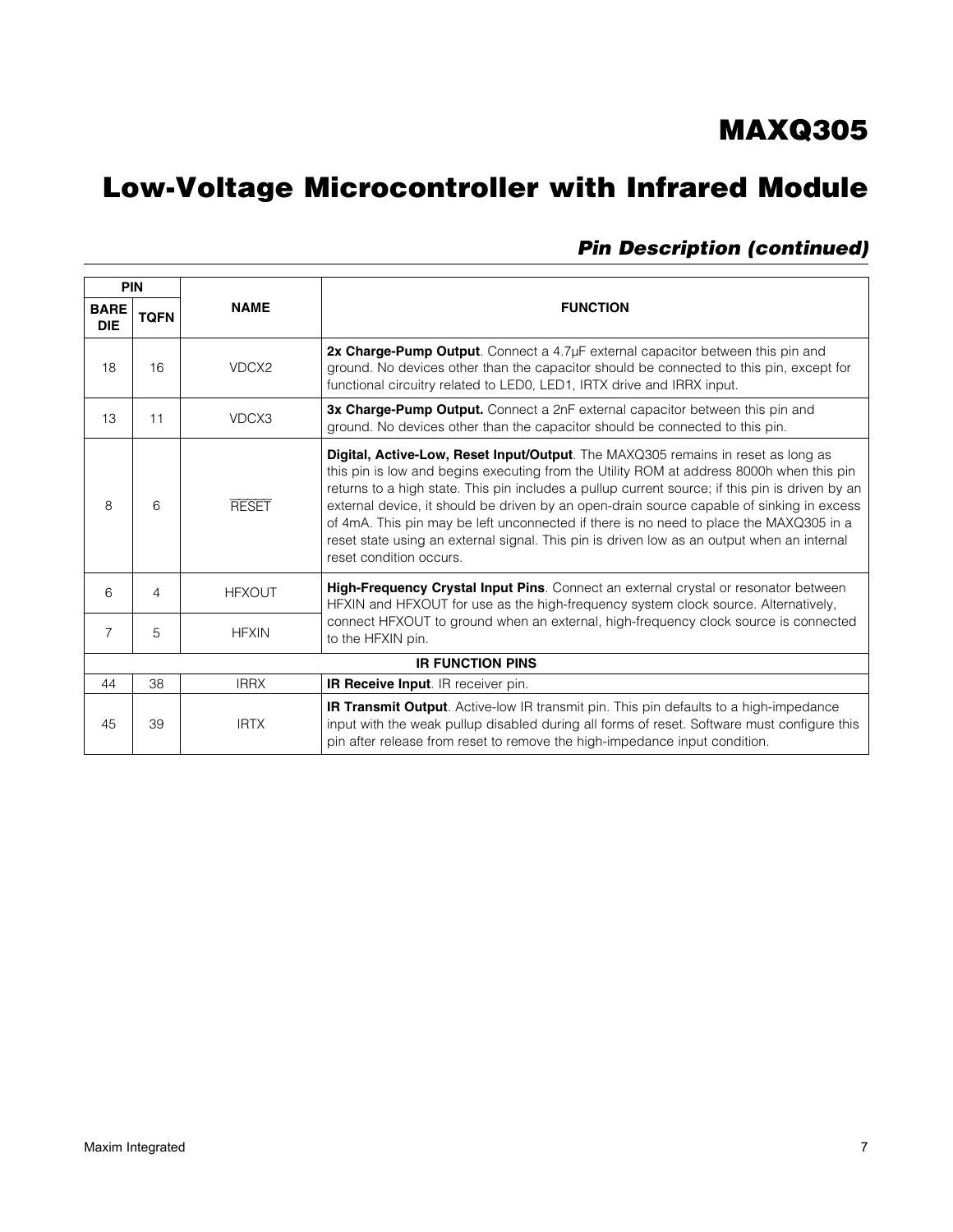# Low-Voltage Microcontroller with Infrared Module

| PIN                                                                                                                                                                                                                                                                                                                                                                                                                                      |                |                     |                                                      |                                                                                                                                                                                                                                                                                                                                                                                                                                                             |  |  |
|------------------------------------------------------------------------------------------------------------------------------------------------------------------------------------------------------------------------------------------------------------------------------------------------------------------------------------------------------------------------------------------------------------------------------------------|----------------|---------------------|------------------------------------------------------|-------------------------------------------------------------------------------------------------------------------------------------------------------------------------------------------------------------------------------------------------------------------------------------------------------------------------------------------------------------------------------------------------------------------------------------------------------------|--|--|
| <b>BARE</b><br><b>DIE</b>                                                                                                                                                                                                                                                                                                                                                                                                                | <b>TQFN</b>    | <b>NAME</b>         | <b>FUNCTION</b>                                      |                                                                                                                                                                                                                                                                                                                                                                                                                                                             |  |  |
|                                                                                                                                                                                                                                                                                                                                                                                                                                          |                |                     | <b>GENERAL-PURPOSE I/O AND SPECIAL FUNCTION PINS</b> |                                                                                                                                                                                                                                                                                                                                                                                                                                                             |  |  |
| Port 0 General-Purpose Digital I/O Pins. These port pins function as general-purpose<br>I/O pins with their input and output states controlled by the PD0, PO0, and PI0 registers.<br>All port pins default to high-impedance mode after a reset. Software must configure<br>these pins after release from reset to remove the high-impedance condition. All special<br>functions must be enabled from software before they can be used. |                |                     |                                                      |                                                                                                                                                                                                                                                                                                                                                                                                                                                             |  |  |
|                                                                                                                                                                                                                                                                                                                                                                                                                                          |                |                     | <b>GPIO PORT PIN</b>                                 | <b>SPECIAL FUNCTIONS</b>                                                                                                                                                                                                                                                                                                                                                                                                                                    |  |  |
| 39                                                                                                                                                                                                                                                                                                                                                                                                                                       | 33             | P0.0/INT0/IRTXM     | P <sub>0.0</sub>                                     | <b>INTO/IR Modulator Output</b>                                                                                                                                                                                                                                                                                                                                                                                                                             |  |  |
| 38                                                                                                                                                                                                                                                                                                                                                                                                                                       | 32             | P0.1/INT1/RX0       | P <sub>0.1</sub>                                     | <b>INT1/USART 0 Receive</b>                                                                                                                                                                                                                                                                                                                                                                                                                                 |  |  |
| 37                                                                                                                                                                                                                                                                                                                                                                                                                                       | 31             | P0.2/INT2/TX0       | P0.2                                                 | INT2/USART 0 Transmit                                                                                                                                                                                                                                                                                                                                                                                                                                       |  |  |
| 35                                                                                                                                                                                                                                                                                                                                                                                                                                       | 30             | P0.3/INT3/RX1       | P0.3                                                 | INT3/USART 1 Receive                                                                                                                                                                                                                                                                                                                                                                                                                                        |  |  |
| 33                                                                                                                                                                                                                                                                                                                                                                                                                                       | 29             | P0.4/INT4/TX1       | P <sub>0.4</sub>                                     | INT4/USART 1 Transmit                                                                                                                                                                                                                                                                                                                                                                                                                                       |  |  |
| 32                                                                                                                                                                                                                                                                                                                                                                                                                                       | 28             | P0.5/INT5/TBA0/TBA1 | P <sub>0.5</sub>                                     | INT5/Type B Timer 0 Pin A or Type B Timer 1 Pin A                                                                                                                                                                                                                                                                                                                                                                                                           |  |  |
| 30                                                                                                                                                                                                                                                                                                                                                                                                                                       | 27             | P0.6/INT6/TBB0      | P0.6                                                 | INT6/Type B Timer 0 Pin B                                                                                                                                                                                                                                                                                                                                                                                                                                   |  |  |
| 29                                                                                                                                                                                                                                                                                                                                                                                                                                       | 26             | P0.7/INT7/TBB1      | P0.7                                                 | INT7/Type B Timer 1 Pin B                                                                                                                                                                                                                                                                                                                                                                                                                                   |  |  |
|                                                                                                                                                                                                                                                                                                                                                                                                                                          |                |                     | P1.7 do not support the weak pullup mode).           | Port 1 General-Purpose Digital I/O Pins. These port pins function as general-purpose<br>I/O pins with their input and output states controlled by the PD1, PO1, and PI1 registers.<br>All port pins default to high-impedance mode after a reset. Software must configure<br>these pins after release from reset to remove the high-impedance condition. All special<br>functions must be enabled from software before they can be used (Note that P1.6 and |  |  |
|                                                                                                                                                                                                                                                                                                                                                                                                                                          |                |                     | <b>GPIO PORT PIN</b>                                 | <b>SPECIAL FUNCTIONS</b>                                                                                                                                                                                                                                                                                                                                                                                                                                    |  |  |
| $\mathbf{1}$                                                                                                                                                                                                                                                                                                                                                                                                                             | 44             | P1.3/INT11          | P <sub>1.3</sub>                                     | INT <sub>11</sub>                                                                                                                                                                                                                                                                                                                                                                                                                                           |  |  |
| 2                                                                                                                                                                                                                                                                                                                                                                                                                                        | $\mathbf 1$    | P1.2/INT10          | P <sub>1.2</sub>                                     | <b>INT10</b>                                                                                                                                                                                                                                                                                                                                                                                                                                                |  |  |
| 3                                                                                                                                                                                                                                                                                                                                                                                                                                        | $\overline{c}$ | P1.1/INT9           | P <sub>1.1</sub>                                     | INT9                                                                                                                                                                                                                                                                                                                                                                                                                                                        |  |  |
| $\overline{4}$                                                                                                                                                                                                                                                                                                                                                                                                                           | 3              | P1.0/INT8           | P1.0                                                 | INT8                                                                                                                                                                                                                                                                                                                                                                                                                                                        |  |  |
| 46                                                                                                                                                                                                                                                                                                                                                                                                                                       | 40             | P1.7/INT15/LED1     | P1.7 (No weak pullup mode)                           | INT15/LED1 Output                                                                                                                                                                                                                                                                                                                                                                                                                                           |  |  |
| 47                                                                                                                                                                                                                                                                                                                                                                                                                                       | 41             | P1.6/INT14/LED0     | P1.6 (No weak pullup mode)                           | INT14/LED0 Output                                                                                                                                                                                                                                                                                                                                                                                                                                           |  |  |
| 48                                                                                                                                                                                                                                                                                                                                                                                                                                       | 42             | P1.5/INT13          | P1.5                                                 | INT <sub>13</sub>                                                                                                                                                                                                                                                                                                                                                                                                                                           |  |  |
| 49                                                                                                                                                                                                                                                                                                                                                                                                                                       | 43             | P1.4 / INT12        | P <sub>1.4</sub>                                     | <b>INT12</b>                                                                                                                                                                                                                                                                                                                                                                                                                                                |  |  |

### *Pin Description (continued)*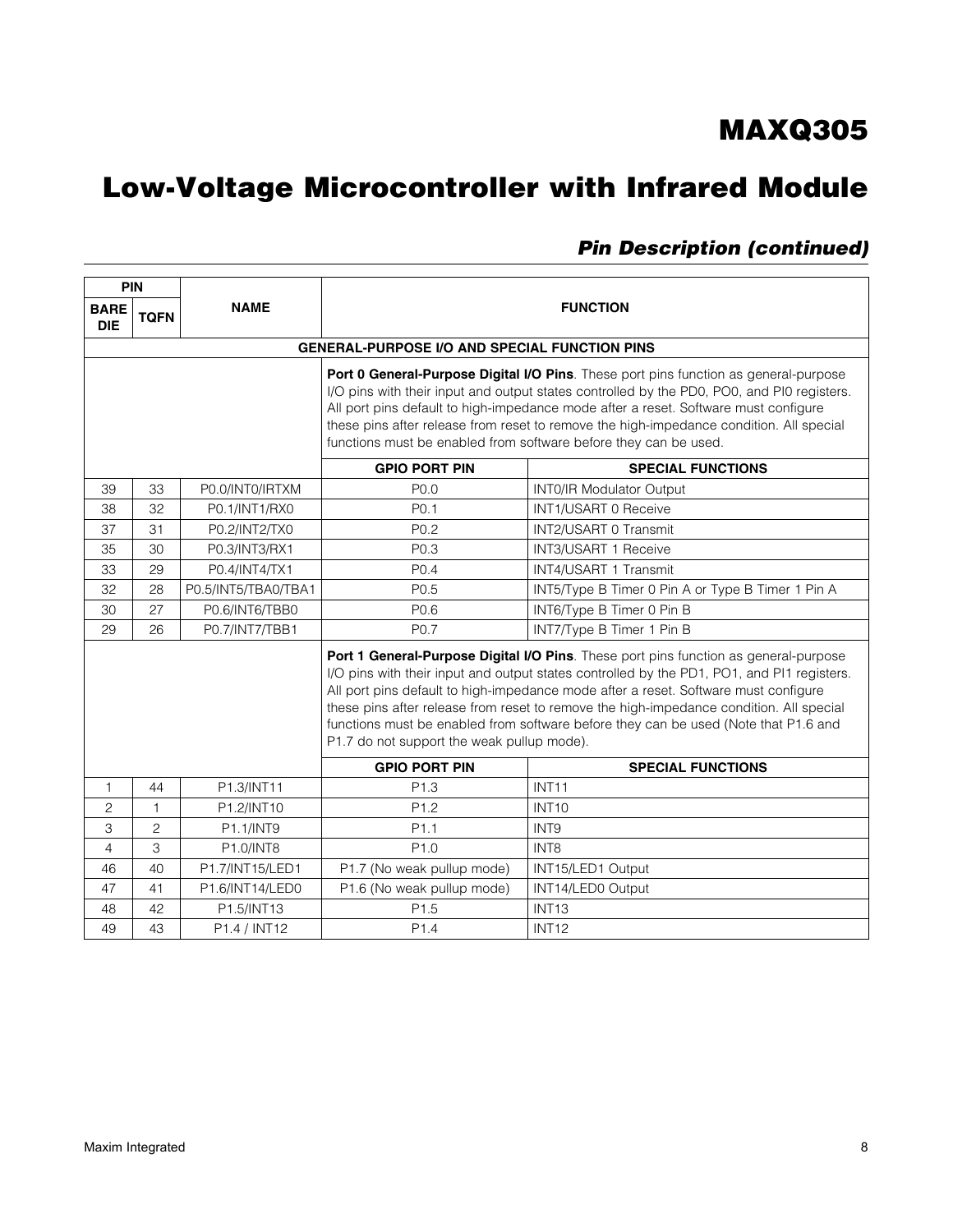# Low-Voltage Microcontroller with Infrared Module

| <b>PIN</b>                |                                                                                                                                                                                                                                                                                                                                                                                                                                                                     |                          |                                                                                                                                                                                                                                                                                                                                                                                                                                         |                                                |  |  |
|---------------------------|---------------------------------------------------------------------------------------------------------------------------------------------------------------------------------------------------------------------------------------------------------------------------------------------------------------------------------------------------------------------------------------------------------------------------------------------------------------------|--------------------------|-----------------------------------------------------------------------------------------------------------------------------------------------------------------------------------------------------------------------------------------------------------------------------------------------------------------------------------------------------------------------------------------------------------------------------------------|------------------------------------------------|--|--|
| <b>BARE</b><br><b>DIE</b> | <b>TQFN</b>                                                                                                                                                                                                                                                                                                                                                                                                                                                         | <b>NAME</b>              | <b>FUNCTION</b>                                                                                                                                                                                                                                                                                                                                                                                                                         |                                                |  |  |
|                           |                                                                                                                                                                                                                                                                                                                                                                                                                                                                     |                          | Port 2 General-Purpose Digital I/O Pins. These port pins function as general-purpose<br>I/O pins with their input and output states controlled by the PD2, PO2 and PI2 registers.<br>All port pins default to high-impedance mode after a reset. Software must configure<br>these pins after release from reset to remove the high-impedance condition. All special<br>functions must be enabled from software before they can be used. |                                                |  |  |
|                           |                                                                                                                                                                                                                                                                                                                                                                                                                                                                     |                          | <b>GPIO PORT PIN</b>                                                                                                                                                                                                                                                                                                                                                                                                                    | <b>SPECIAL FUNCTION</b>                        |  |  |
| 9                         | $\overline{7}$                                                                                                                                                                                                                                                                                                                                                                                                                                                      | P2.0/INT16/MOSI          | P <sub>2.0</sub>                                                                                                                                                                                                                                                                                                                                                                                                                        | <b>INT16/SPI Master Out Slave In</b>           |  |  |
| 10                        | 8                                                                                                                                                                                                                                                                                                                                                                                                                                                                   | P2.1/INT17/MISO          | P <sub>2.1</sub>                                                                                                                                                                                                                                                                                                                                                                                                                        | INT17/SPI Master In Slave Out                  |  |  |
| 11                        | 9                                                                                                                                                                                                                                                                                                                                                                                                                                                                   | P2.2/INT18/SCLK          | P <sub>2.2</sub>                                                                                                                                                                                                                                                                                                                                                                                                                        | INT18/SPI Clock                                |  |  |
| 12                        | 10                                                                                                                                                                                                                                                                                                                                                                                                                                                                  | P2.3/INT19/SSEL          | P <sub>2.3</sub>                                                                                                                                                                                                                                                                                                                                                                                                                        | INT19/SPI Slave Select                         |  |  |
| 24                        | 22                                                                                                                                                                                                                                                                                                                                                                                                                                                                  | P2.4/INT20/TCK           | P <sub>2.4</sub>                                                                                                                                                                                                                                                                                                                                                                                                                        | <b>INT20/JTAG Test Clock</b>                   |  |  |
| 25                        | 23                                                                                                                                                                                                                                                                                                                                                                                                                                                                  | P2.5/INT21/TDI           | P <sub>2.5</sub>                                                                                                                                                                                                                                                                                                                                                                                                                        | <b>INT21/JTAG Test Data In</b>                 |  |  |
| 27                        | 24                                                                                                                                                                                                                                                                                                                                                                                                                                                                  | P2.6/INT22/TMS           | P2.6                                                                                                                                                                                                                                                                                                                                                                                                                                    | <b>INT22/JTAG Test Mode Select</b>             |  |  |
| 28                        | 25                                                                                                                                                                                                                                                                                                                                                                                                                                                                  | P2.7/INT23/TDO           | P <sub>2.7</sub><br>INT23/JTAG Test Data Out                                                                                                                                                                                                                                                                                                                                                                                            |                                                |  |  |
|                           | Port 3 General-Purpose Digital I/O Pins with Interrupt Capability. These port pins<br>function as general-purpose I/O pins with their input and output states controlled by the<br>PD3, PO3 and PI3 registers. All port pins default to high-impedance mode after a reset.<br>Software must configure these pins after release from reset to remove the high-impedance<br>condition. All external interrupts must be enabled from software before they can be used. |                          |                                                                                                                                                                                                                                                                                                                                                                                                                                         |                                                |  |  |
|                           |                                                                                                                                                                                                                                                                                                                                                                                                                                                                     | P3.0/INT24               | <b>GPIO PORT PIN</b><br>P3.0                                                                                                                                                                                                                                                                                                                                                                                                            | <b>EXTERNAL INTERRUPT</b><br>INT <sub>24</sub> |  |  |
| 20<br>21                  | 18<br>19                                                                                                                                                                                                                                                                                                                                                                                                                                                            |                          | P <sub>3.1</sub>                                                                                                                                                                                                                                                                                                                                                                                                                        | <b>INT25</b>                                   |  |  |
| 22                        | 20                                                                                                                                                                                                                                                                                                                                                                                                                                                                  | P3.1/INT25<br>P3.2/INT26 | P3.2                                                                                                                                                                                                                                                                                                                                                                                                                                    | INT <sub>26</sub>                              |  |  |
|                           |                                                                                                                                                                                                                                                                                                                                                                                                                                                                     |                          |                                                                                                                                                                                                                                                                                                                                                                                                                                         |                                                |  |  |
| 23<br>26, 34,<br>36       | 21                                                                                                                                                                                                                                                                                                                                                                                                                                                                  | P3.3/INT27<br>N.C.       | P3.3<br>No Connection.                                                                                                                                                                                                                                                                                                                                                                                                                  | INT <sub>27</sub>                              |  |  |
| 40                        | 34                                                                                                                                                                                                                                                                                                                                                                                                                                                                  | P3.4/INT28               | P <sub>3.4</sub>                                                                                                                                                                                                                                                                                                                                                                                                                        | INT <sub>28</sub>                              |  |  |
| 41                        | 35                                                                                                                                                                                                                                                                                                                                                                                                                                                                  | P3.5/INT29               | P3.5                                                                                                                                                                                                                                                                                                                                                                                                                                    | INT29                                          |  |  |
| 42                        | 36                                                                                                                                                                                                                                                                                                                                                                                                                                                                  | P3.6/INT30               | P3.6                                                                                                                                                                                                                                                                                                                                                                                                                                    | INT30                                          |  |  |
| 43                        | 37                                                                                                                                                                                                                                                                                                                                                                                                                                                                  | P3.7/INT31               | P <sub>3.7</sub>                                                                                                                                                                                                                                                                                                                                                                                                                        | INT31                                          |  |  |

### *Pin Description (continued)*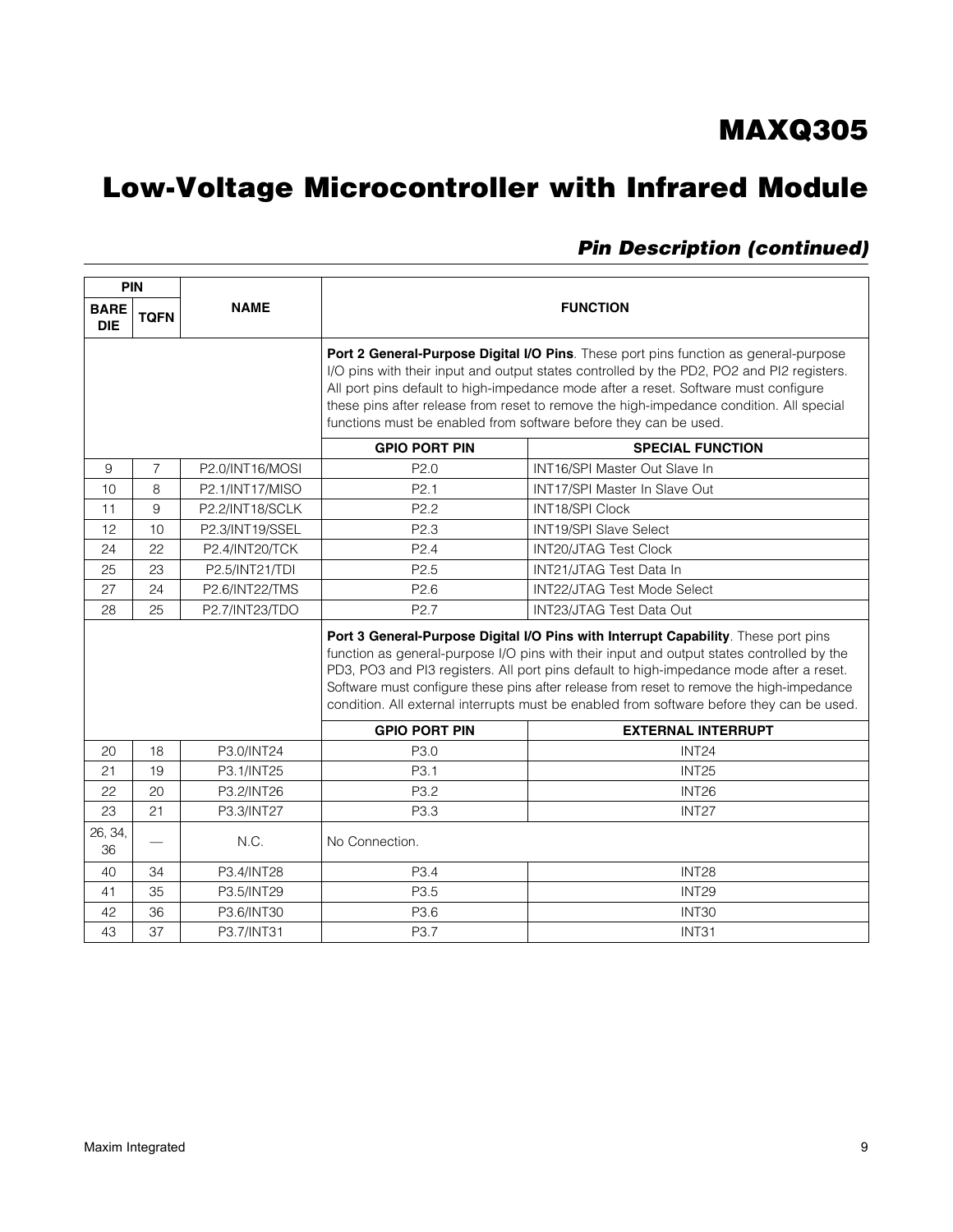### *Detailed Description*

The MAXQ305 microcontroller provides integrated, low-cost solutions that simplify the design of IR communications equipment such as universal remote controls. Standard features include the highly optimized, single-cycle, MAXQ 16-bit RISC core, 80KB of program flash memory, 2KB of data RAM, a soft stack, 16 general-purpose registers, and three data pointers. The MAXQ core offers the industry's best MIPS/mA rating, allowing developers to achieve the same performance as competing microcontrollers at substantially lower clock rates. Combining reduced active-mode current with the MAXQ305 stop-mode current  $(0.4\mu A,$  typical) results in increased battery life. Application-specific peripherals include flexible timers for generating IR carrier frequencies and modulation, a high-current IR drive pin, two LED drive pins, general-purpose I/O pins ideal for keypad matrix input, and a power-faildetection circuit to notify the application when the supply voltage is nearing the minimum operating voltage of the microcontroller.

At the heart of the MAXQ305 is the MAXQ 16-bit RISC core. The MAXQ305 operates from DC to 12MHz (with an internal system clock of 4MHz maximum in Green Mode) and most instructions execute in a single clock cycle, enabling nearly 1MIPS/MHz operation. When active device operation is not required, an ultra-low-power stop mode can be invoked from software, resulting in quiescent current consumption of less than  $0.4\mu A$  (typ) and  $2.0\mu A$ (max). The combination of high-performance instructions and ultra-low stop-mode current increases battery life over competing microcontrollers. An integrated POR circuit with brownout support resets the device to a known condition following a power-up cycle or brownout condition. Additionally, a power-fail warning flag is set and a power-fail interrupt can be generated when the system voltage falls below the power-fail warning voltage, V<sub>PFW</sub>. The power-fail warning feature allows the application to notify the user that the system supply is low and appropriate action should be taken.

### *Microprocessor*

The MAXQ305 is based on Maxim's low-power, 16-bit MAXQ family of RISC cores. The core supports the Harvard memory architecture with separate 16-bit program and data address buses. A fixed 16-bit instruction word is standard, but data can be arranged in 8 or 16 bits. The

MAXQ core is implemented as a pipelined processor with performance approaching 1MIPS/MHz. The 16-bit data path is implemented around register modules, and each register module contributes specific functions to the core. The accumulator module consists of sixteen 16-bit registers and is tightly coupled with the arithmetic logic unit (ALU). A configurable soft stack supports program flow.

Execution of instructions is triggered by data transfer between functional register modules or between a functional register module and memory. Because data movement involves only source and destination modules, circuit-switching activities are limited to active modules only. For power-conscious applications, this approach localizes power dissipation and minimizes switching noise. The modular architecture also provides a maximum of flexibility and reusability that is important for a microprocessor used in embedded applications.

The MAXQ instruction set is highly orthogonal. All arithmetical and logical operations can use any register in conjunction with the accumulator. Data movement is supported from any register to any other register. Memory is accessed through specific data-pointer registers with automatic increment/decrement support.

### *Power Conditioning*

The MAXQ305 uses a power conditioning block to provide the various voltage levels and current sources for the micro core, peripherals and IR diode. To support this, four additional pins are required to provide external caps for the charge pump. [Figure 1](#page-9-0) illustrates the generalized architecture of the power conditioning block.

To conserve power, the main charge pump is not enabled at all times. Instead a 1.7V comparator enables the charge pump only long enough to achieve the 1.7V needed to drive the IR diode. This voltage level is then

<span id="page-9-0"></span>

*Figure 1. Analog Power Conditioning Block*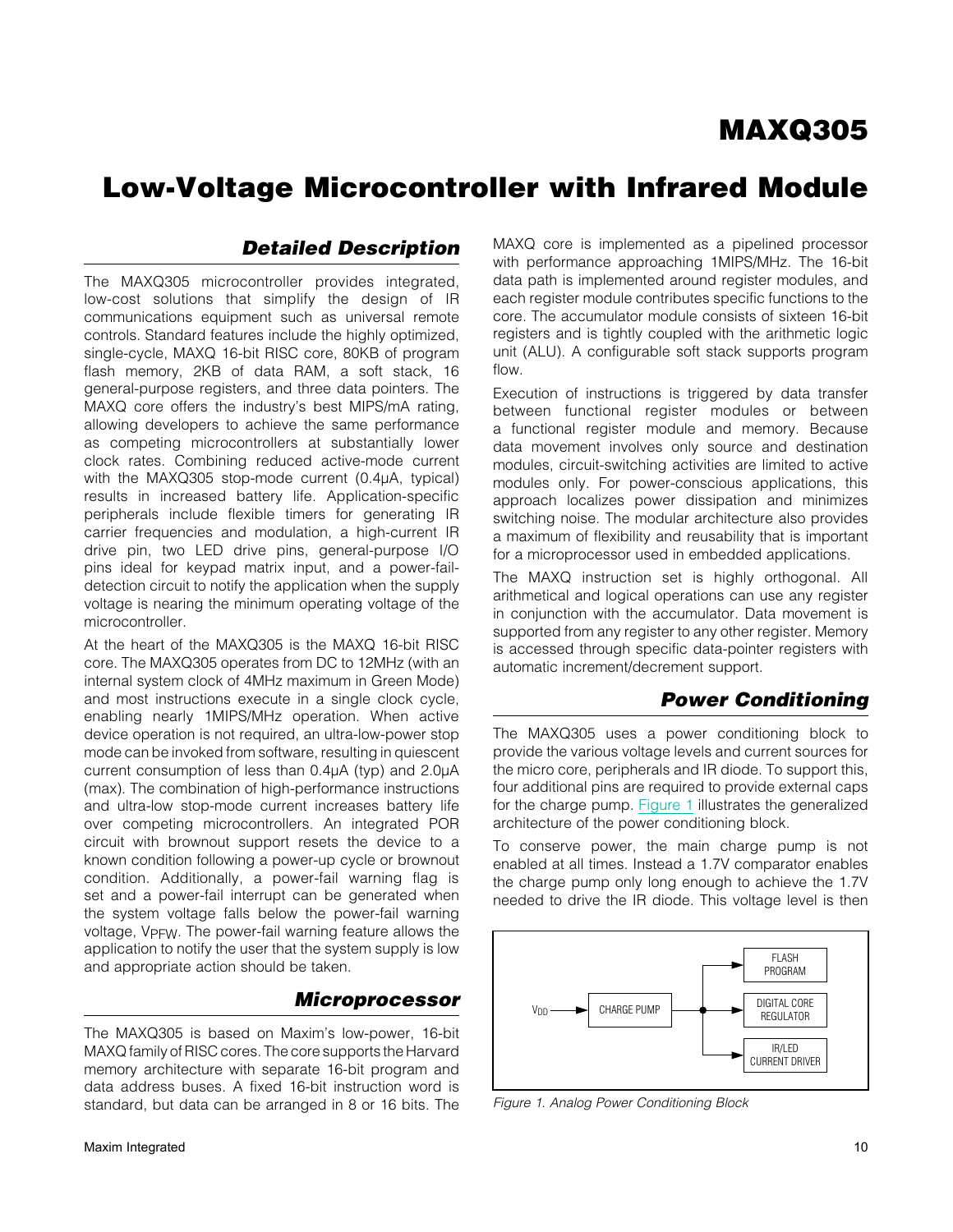# Low-Voltage Microcontroller with Infrared Module

used to derive the 1.6V minimum crystal oscillator voltage and the  $1.4V$  ( $\pm$ 0.2V) core voltage.

To support flash program and erase operations, the power conditioning block bumps the main charge-pump voltage output up slightly and muxes the analog LDO output to the flash supply pins to provide adequate voltage levels to the flash to support programming. The IR diode should not be activated when programming the flash as the current capacity supplied by the main charge pump well capacitor is used to supply the flash with sufficient current in this mode. This makes flash program/ erase and IR diode operation mutually exclusive.

#### *Memory*

The MAXQ305 incorporates several memory types that include the following:

- 80KB program flash memory
- 2KB SRAM data memory
- **6KB utility ROM**
- Soft stack

#### *Memory Protection*

The optional memory-protection feature separates code memory into three areas: system, user loader, and user application. Code in the system area can be kept confidential. Code in the user areas can be prevented from reading and writing system code. The user loader can also be protected from user application code.

Memory protection is implemented using privilege levels for code. Each area has an associated privilege level. RAM/ROM are assigned privilege levels as well. See [Table 1.](#page-10-0)

#### *Stack Memory*

The soft stack stores program return addresses (for subroutine calls and interrupt handling) and other general-purpose data. This soft stack is located in the 2KB SRAM data memory, which means that the SRAM data memory must be shared between the soft stack and general-purpose application data storage. However, the location and size of the soft stack is determined by the user, providing maximum flexibility when allocating resources for a particular application. The stack is used automatically by the processor when the CALL, RET, and RETI instructions are executed and when an interrupt is serviced. An application can also store and retrieve values explicitly using the stack by means of the PUSH, POP, and POPI instructions.

The SP pointer indicates the current top of the stack, which initializes by default to the top of the SRAM data memory. As values are pushed onto the stack, the SP pointer decrements, which means that the stack grows downward towards the bottom (lowest address) of the data memory. Popping values off the stack causes the SP pointer value to increase.

#### *Utility ROM*

The utility ROM is a 6KB block of internal ROM memory located in program space beginning at address 8000h. This ROM includes the following routines:

- In-system programming (bootstrap loader) using JTAG interface
- In-circuit debugging routines using JTAG interface
- Production test routines (internal memory tests, memory loader, etc.) These are used for internal testing only, and are generally of no use to the end-application developer.
- User-callable routines for in-application flash programming, buffer copying and fast table lookup. More information on these routines can be found in the *MAXQ305 User's Guide*.

Following any reset, execution begins in the utility ROM at address 8000h. At this point, unless loader mode or test mode has been invoked (which requires special programming via the JTAG interface), the utility ROM always automatically jumps to location 0000h, which is

#### <span id="page-10-0"></span>Table 1. Memory Areas and Associated Maximum Privilege Levels

| <b>AREA</b>      | <b>PAGE ADDRESS</b> | <b>MAXIMUM PRIVILEGE LEVEL</b> |
|------------------|---------------------|--------------------------------|
| System           | 0 to ULDR-1         | High                           |
| User Loader      | ULDR to UAPP-1      | Medium                         |
| User Application | UAPP to top         | Low                            |
| Utility ROM      | N/A                 | High                           |
| Other (RAM)      | N/A                 | Low                            |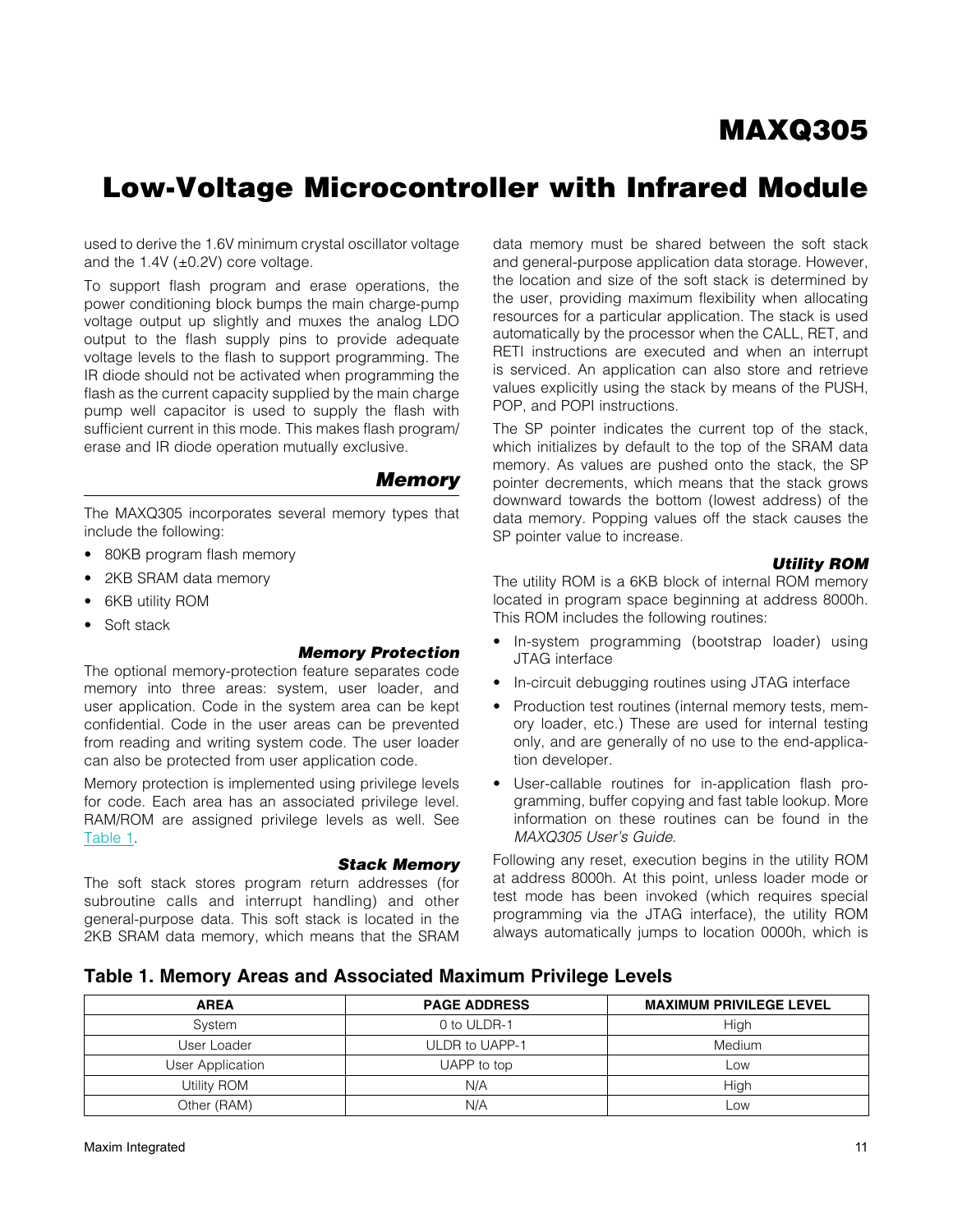the beginning of user application code in program flash memory.

Some applications require protection against unauthorized viewing of program code memory. For these applications, access to in-system programming, in-application programming or in-circuit debugging functions is prohibited until a password has been supplied. Three different password locks are provided, each of which can be used to protect a different area of memory (system memory, user loader and user application). Each password lock is controlled by a 16-word area of flash memory; if the password is set to all FFFFh values or all 0000h values, the password is disabled. Otherwise, the password is active and must be matched by the user of the bootloader or debugger before access is granted to the corresponding area of flash program memory. Refer to the *MAXQ305 User's Guide* for more details.

#### *Watchdog Timer*

The internal watchdog timer greatly increases system reliability. The timer resets the device if software execution is disturbed. The watchdog timer is a free-running counter designed to be periodically reset by the application software. If software is operating correctly, the counter is periodically reset and never reaches its maximum count. However, if software operation is interrupted, the timer does not reset, triggering a system reset and optionally a watchdog timer interrupt. This protects the system against electrical noise or electrostatic discharge (ESD) upsets that could cause uncontrolled processor operation. The internal watchdog timer is an upgrade to older designs with external watchdog devices, reducing system cost and simultaneously increasing reliability.

The watchdog timer functions as the source of both the watchdog timer timeout and the watchdog timer reset. The timeout period can be programmed in a range of 215 to 2<sup>24</sup> system clock cycles. An interrupt is generated when the timeout period expires if the interrupt is enabled. All watchdog timer resets follow the programmed interrupt timeouts by 512 system clock cycles. If the watchdog timer is not restarted for another full interval in this time period, a system reset occurs when the reset timeout expires. See [Table 2.](#page-11-0)

### *IR Carrier Generation and Modulation Timer*

The dedicated IR timer/counter module simplifies low-speed infrared (IR) communication. The IR timer implements two pins (IRTX and IRRX) for supporting IR transmit and receive, respectively. The IRTX pin has no corresponding port pin designation, so the standard PD, PO, and PI port control status bits are not present. However, the IRTX pin output can be manipulated high or low using the PWCN.IRTXOUT and PWCN.IRTXOE bits when the IR timer is not enabled (i.e., IREN  $= 0$ ).

The IR timer is composed of a carrier generator and a carrier modulator. The carrier generation module uses the 16-bit IR carrier register (IRCA) to define the high and low time of the carrier through the IR carrier high byte (IRCAH) and IR carrier low byte (IRCAL). The carrier modulator uses the IR data bit (IRDATA) and IR modulator time register (IRMT) to determine whether the carrier or the idle condition is present on IRTX.

The IR timer is enabled when the IR enable bit (IREN) is set to 1. The IR Value register (IRV) defines the beginning value for the carrier modulator. During transmission, the IRV register is initially loaded with the IRMT value and begins down counting towards 0000h, whereas in receive mode it counts upward from the initial IRV register value. During the receive operation, the IRV register can be configured to reload with 0000h when capture occurs on detection of selected edges or can be allowed to continue free-running throughout the receive operation. An overflow occurs when the IR timer value rolls over from 0FFFFh to 0000h. The IR overflow flag (IROV) is set to 1 and an interrupt is generated if enabled (IRIE  $= 1$ ).

| <b>WD[1:0]</b> | <b>WATCHDOG CLOCK</b>  | <b>WATCHDOG INTERRUPT TIMEOUT</b> | <b>WATCHDOG RESET AFTER</b><br><b>WATCHDOG INTERRUPT (µs)</b> |
|----------------|------------------------|-----------------------------------|---------------------------------------------------------------|
| 00             | Sysclk/215             | 2.7ms                             | 42.7                                                          |
| 01             | Sysclk/2 <sup>18</sup> | 21.9ms                            | 42.7                                                          |
| 10             | Sysclk/221             | 174.7ms                           | 42.7                                                          |
|                | Sysclk/224             | l.4s                              | 42.7                                                          |

#### <span id="page-11-0"></span>Table 2. Watchdog Interrupt Timeout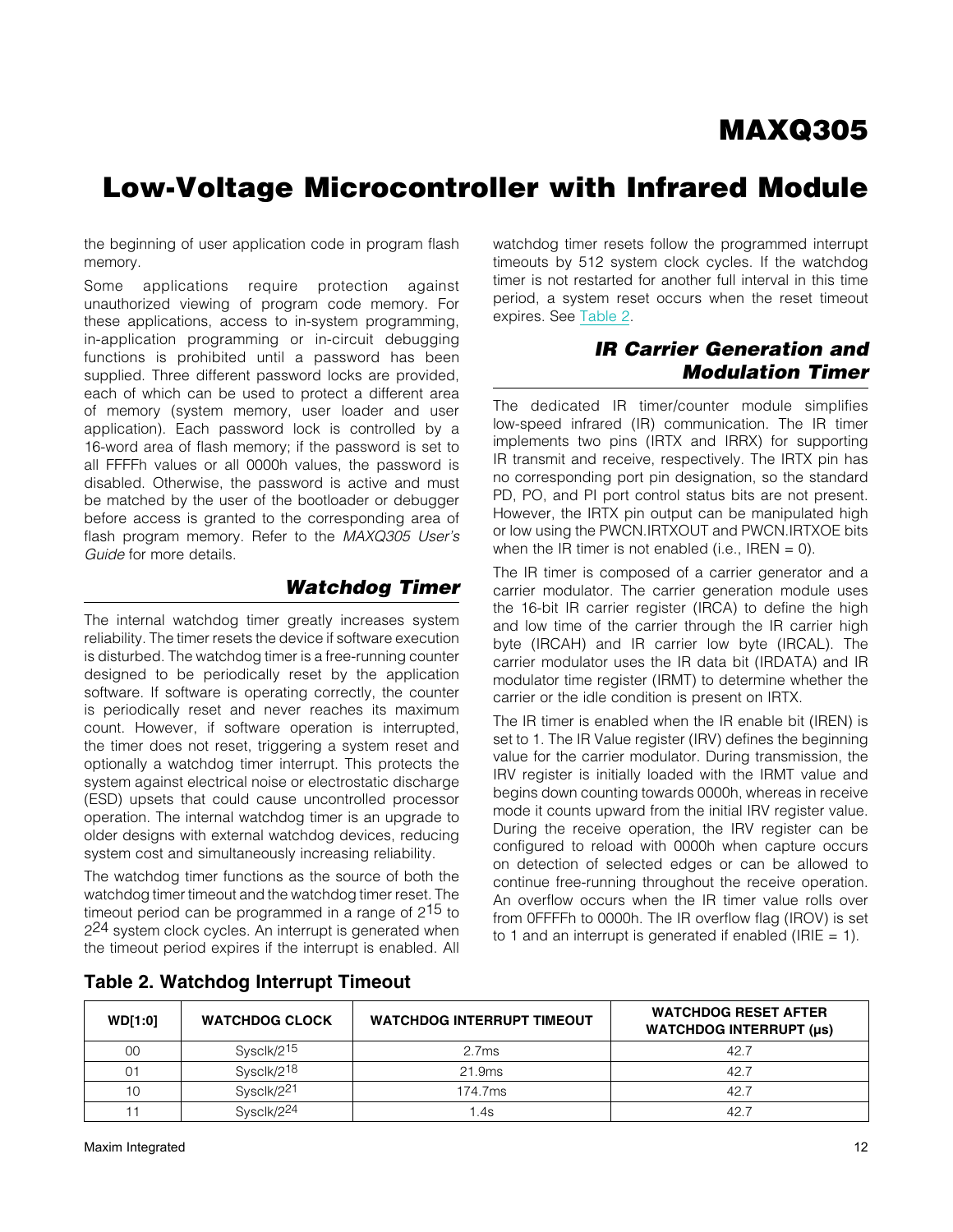# Low-Voltage Microcontroller with Infrared Module

#### *Carrier Generation Module*

The IRCAH byte defines the carrier high time in terms of the number of IR input clocks, whereas the IRCAL byte defines the carrier low time.

- $\bullet$  IR Input Clock (fIRCLK) = fSYS/2IRDIV[1:0]
- Carrier Frequency (fCARRIER) = fIRCLK/(IRCAH +  $IRCAL + 2)$
- Carrier High Time =  $IRCAH + 1$
- Carrier Low Time =  $IRCAL + 1$
- Carrier Duty Cycle =  $(IRCAH + 1)/(IRCAH + IRCAL + 2)$

During transmission, the IRCA register is latched for each IRV down-count interval, and is sampled along with the IRTXPOL and IRDATA bits at the beginning of each new IRV down-count interval so that duty-cycle variation and frequency shifting is possible from one interval to the next, which is illustrated in [Figure 2](#page-12-0).

[Figure 3](#page-13-0) illustrates the basic carrier generation and its path to the IRTX output pin. The IR transmit polarity bit (IRTXPOL) defines the starting/idle state and the carrier polarity of the IRTX pin when the IR timer is enabled.

<span id="page-12-0"></span>

*Figure 2. IR Transmit Frequency Shifting Example (IRCFME=0)*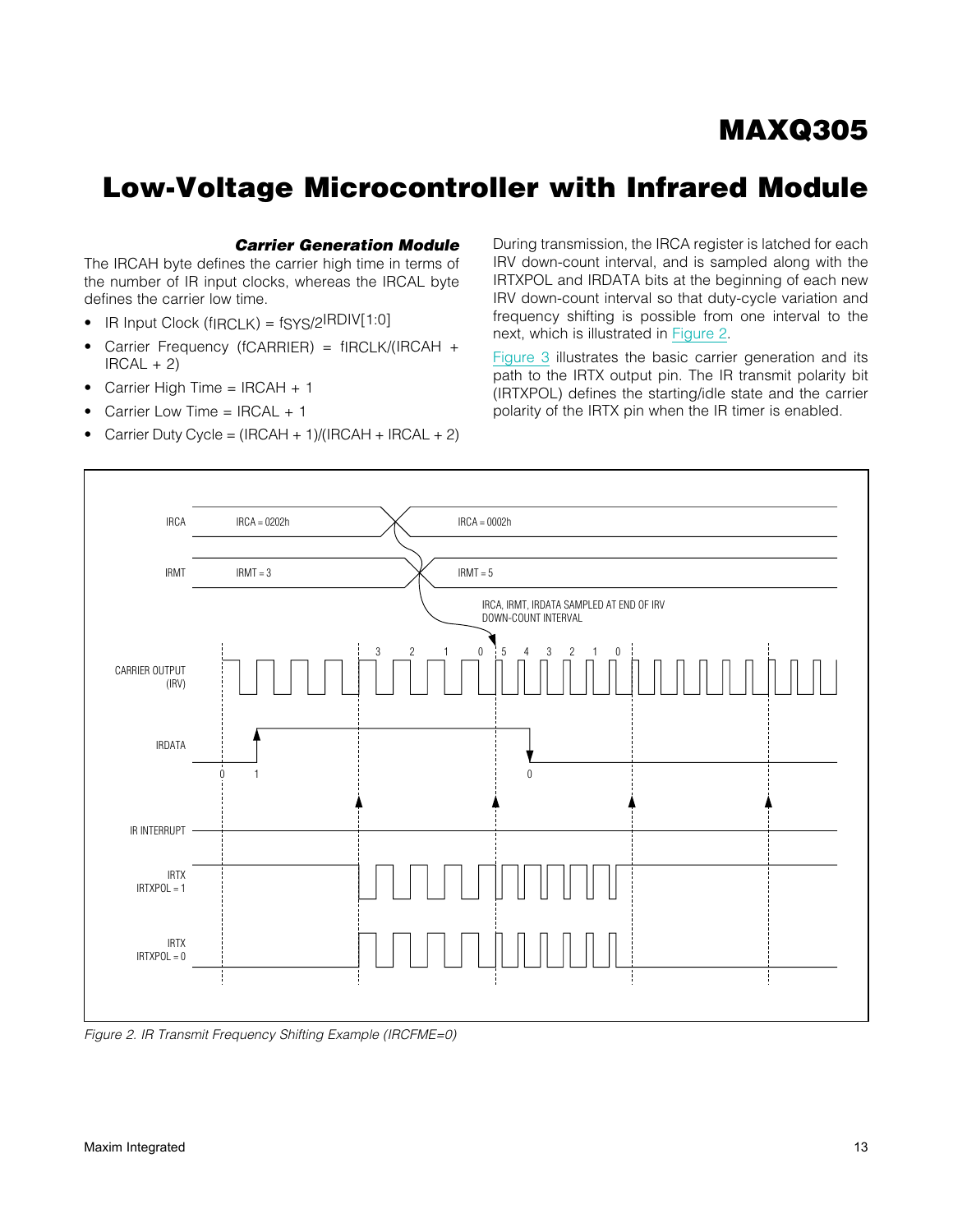## Low-Voltage Microcontroller with Infrared Module

#### *IR Transmission*

During IR transmission (IRMODE = 1), the carrier generator creates the appropriate carrier waveform, while the carrier modulator performs the modulation. The carrier modulation can be performed as a function of carrier cycles or IRCLK cycles dependent on the setting of the IRCFME bit. When IRCFME  $= 0$ , the IRV down counter is clocked by the carrier frequency and thus the modulation is a function of carrier cycles. When IRCFME  $= 1$ , the IRV down counter is clocked by IRCLK, allowing carrier modulation timing with IRCLK resolution.

The IRTXPOL bit defines the starting/idle state as well as the carrier polarity for the IRTX pin. If  $IRTXPOL = 1$ , the IRTX pin is set to a logic-high when the IR timer module is enabled. If  $IRTXPOL = 0$ , the  $IRTX$  pin is set to a logic-low when the IR timer is enabled.

A separate register bit, IR data (IRDATA), is used to determine whether the carrier generator output is output to the IRTX pin for the next IRMT carrier cycles. When IRDATA  $= 1$ , the carrier waveform (or inversion of this waveform if  $IRTXPOL = 1$ ) is output on the IRTX pin during the next IRMT cycles. When IRDATA  $= 0$ , the idle condition, as defined by IRTXPOL, is output on the IRTX pin during the next IRMT cycles.

The IR timer acts as a down counter in transmit mode. An IR transmission starts when the IREN bit is set to 1 when  $IMODE = 1$ ; when the IRMODE bit is set to 1 when IREN  $= 1$ ; or when IREN and IRMODE are both set to 1 in the same instruction. The IRMT and IRCA registers, along with the IRDATA and IRTXPOL bits, are sampled at the beginning of the transmit process and every time the IR timer value reloads its value. When the IRV reaches 0000h value, on the next carrier clock, it does the following:

- 1) Reloads IRV with IRMT.
- 2) Samples IRCA, IRDATA, and IRTXPOL.
- 3) Generates IRTX accordingly.
- 4) Sets IRIF to 1.
- 5) Generates an interrupt to the CPU if enabled (IRIE  $= 1$ ).

To terminate the current transmission, the user can switch to receive mode (IRMODE =  $0$ ) or clear IREN to 0.

Carrier Modulation Time = IRMT + 1 carrier cycles

#### *IR Transmit—Independent External Carrier and Modulator Outputs*

The normal transmit mode modulates the carrier based upon the IRDATA bit. However, the user has the option to input the modulator (envelope) on an external pin if desired. If the IRENV[1:0] bits are configured to 01b or 10b, the modulator/envelope is output to the IRTXM pin. The IRDATA bit is output directly to the IRTXM pin (if  $IRTXPOL = 0$ ) on each  $IRV$  down-count interval boundary just as if it were being used to internally modulate the carrier frequency. If  $IRTXPOL = 1$ , the inverse of the IRDATA bit is output to the IRTXM pin on the IRV interval down-count boundaries. See [Figure 4](#page-14-0). When the envelope mode is enabled, it is possible to output either the modulated (IRENV[1:0] = 01b) or unmodulated  $(INENV[1:0] = 10b)$  carrier to the IRTX pin.

<span id="page-13-0"></span>

*Figure 3. IR Transmit Carrier Generation and Carrier Modulator Control*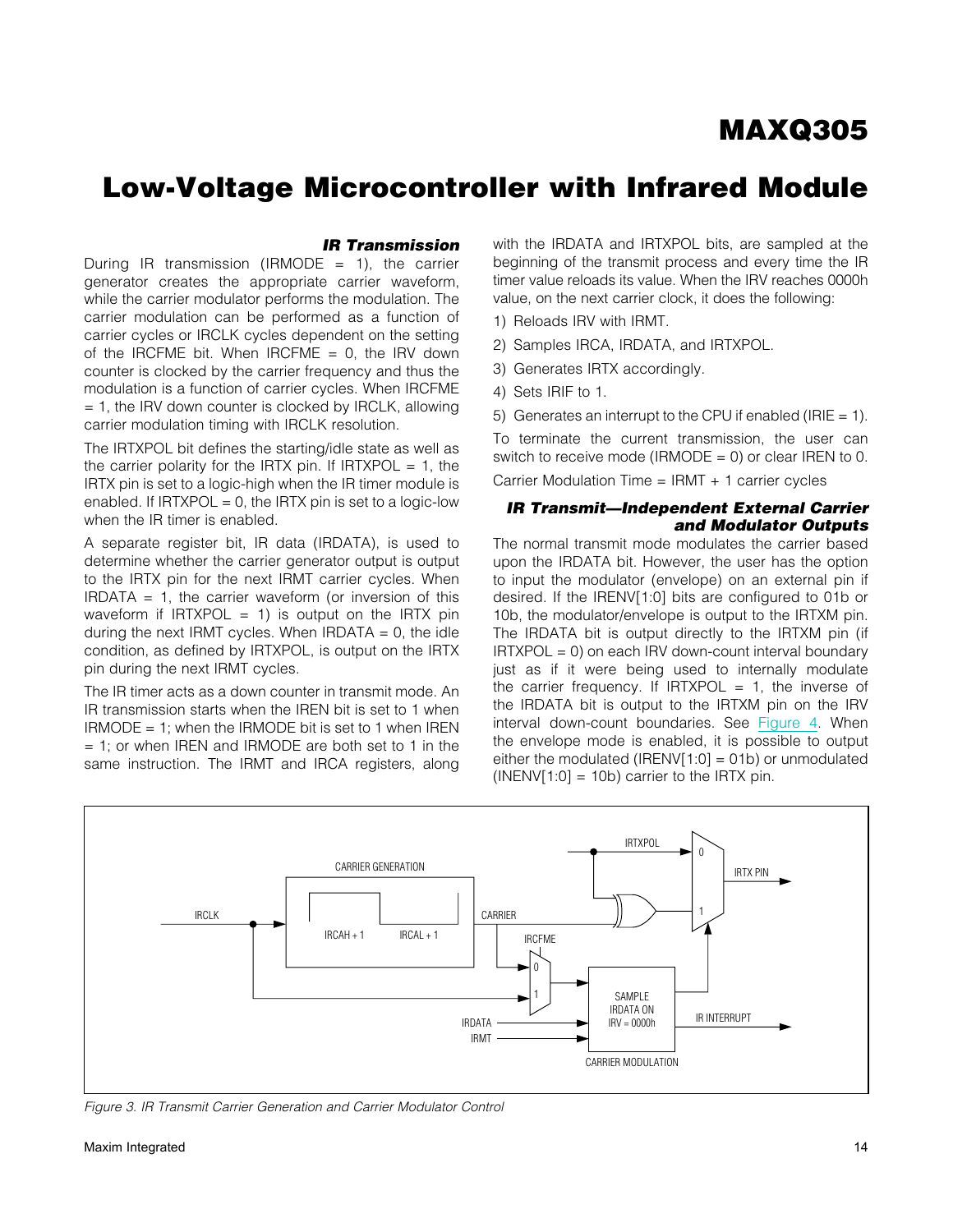# Low-Voltage Microcontroller with Infrared Module

<span id="page-14-0"></span>

*Figure 4. IR Capture*

<span id="page-14-1"></span>

*Figure 5. External IRTXM (Modulator) Output*

#### *IR Receive*

When configured in receive mode (IRMODE =  $0$ ), the IR hardware supports the IRRX capture function [\(Figure 5\)](#page-14-1). The IRRXSEL[1:0] bits define which edge(s) of the IRRX pin should trigger the IR timer capture function.

The IR module starts operating in the receive mode when  $IMODE = 0$  and  $IREN = 1$ . Once started, the IR timer (IRV) starts up counting from 0000h when a qualified

capture event as defined by IRRXSEL happens. The IRV register is, by default, counting carrier cycles as defined by the IRCA register. However, the IR carrier frequency detect (IRCFME) bit can be set to 1 to allow clocking of the IRV register directly with the IRCLK for finer resolution. When  $IRCFME = 0$ , the IRCA defined carrier is counted by IRV (Figure  $6$ ). When IRCFME = 1, the IRCLK clocks the IRV register.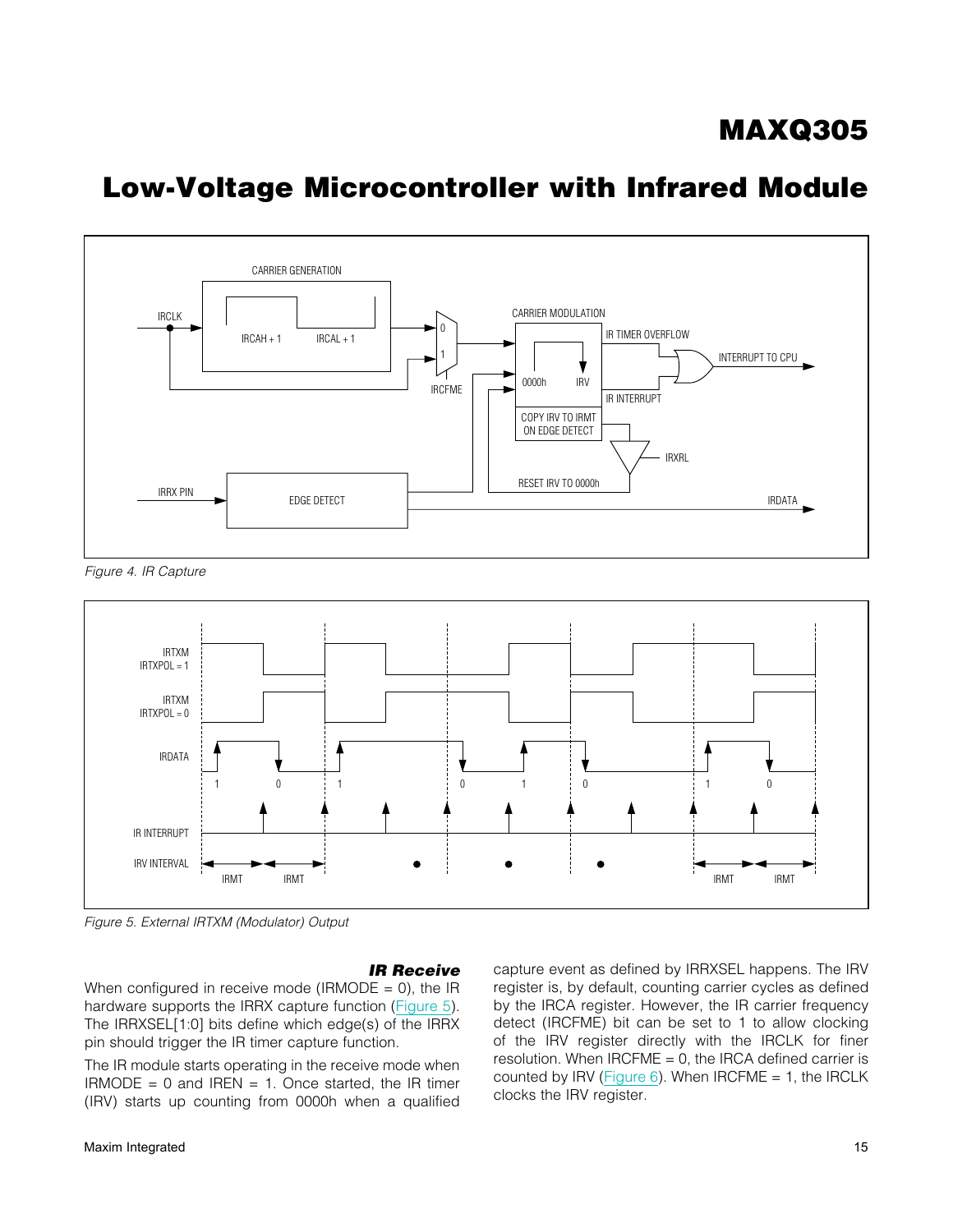# <span id="page-15-0"></span>CARRIER OUTPUT (IRV) IRDATA IR INTERRUPT IRTX  $IRTXPOL = 1$ IRTX  $IRTXPOL = 0$ 0 1 0  $IRMT = 3$ 3 | 2 | 1 | 0 | 3 | 2 | 1 | 0

## Low-Voltage Microcontroller with Infrared Module

*Figure 6. IR Transmission Waveform (IRCFME = 0)*

On the next qualified event, the IR module does the following:

- 1) Captures the IRRX pin state and transfers its value to IRDATA. If a falling edge occurs, IRDATA = 0. If a rising edge occurs, IRDATA = 1.
- 2) Transfers its current IRV value to the IRMT.
- 3) Resets IRV content to 0000h (if  $IRXRL = 1$ ).
- 4) Continues counting again until the next qualified event.

If the IR timer value rolls over from 0FFFFh to 0000h before a qualified event happens, the IR timer overflow (IROV) flag is set to 1 and an interrupt is generated, if enabled. The IR module continues to operate in receive mode until it is stopped by switching into transmit mode  $(IRMODE = 1)$  or clearing IREN = 0.

#### *Carrier Burst-Count Mode*

A special mode reduces the CPU processing burden when performing IR learning functions. Typically, when operating in an IR learning capacity, some number of carrier cycles are examined for frequency determination. Once the frequency has been determined, the IR receive function can be reduced to counting the number of carrier pulses in the burst and the duration of the combined mark-space time within the burst. To simplify this process, the receive burst-count mode (as enabled by the RXBCNT bit) can be used. When  $RXBCNT =$ 0, the standard IR receive capture functionality is in place. When  $RXBCNT = 1$ , the IRV capture operation is disabled and the interrupt flag associated with the capture no longer denotes a capture. In the carrier burstcount mode, the IRMT register only counts qualified edges. The IRIF interrupt flag (normally used to signal a capture when  $RXBCNT = 0$ ) now becomes set if two IRCA cycles elapse without getting a qualified edge. The IRIF interrupt flag thus denotes absence of the carrier and the beginning of a space in the receive signal. When the RXBCNT bit is changed from 0 to 1, the IRMT register is set to 0001h. The IRCFME bit is still used to define whether the IRV register is counting system IRCLK clocks or IRCA-defined carrier cycles. The IRXRL bit defines whether the IRV register is reloaded with 0000h on detection of a qualified edge (per the IRXSEL[1:0] bits). [Figure 7](#page-16-0) and the descriptive sequence embedded in the figure illustrate the expected usage of the receive burst-count mode.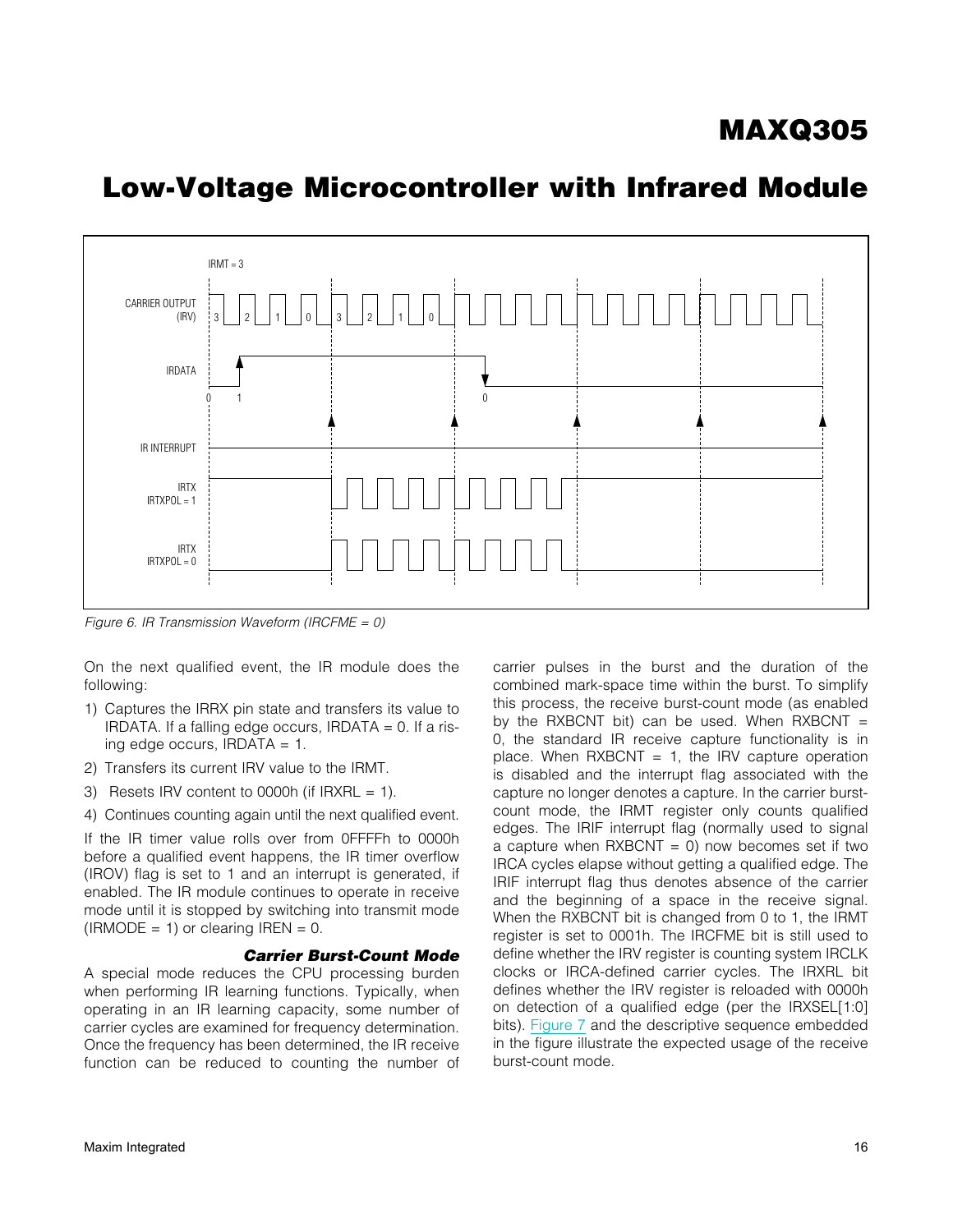# Low-Voltage Microcontroller with Infrared Module

<span id="page-16-0"></span>

*Figure 7. Receive Burst-Count Example*

### *16-Bit Timers/Counters*

The MAXQ305 provides two timers/counters that support the following functions:

- 16-bit timer/counter
- 16-bit up/down autoreload
- Counter function of external pulse
- 16-bit timer with capture
- 16-bit timer with compare
- Input/output enhancements for pulse-width modulation
- Set/reset/toggle output state on comparator match
- Prescaler with 2n divider (for  $n = 0, 2, 4, 6, 8, 10$ )



The MAXQ305 provides two Universal Synchronous/ Asynchronous Receiver/Transmitter (USART) peripherals that include the following features:

- 2-wire interface
- Full-duplex operation for asynchronous data transfers
- Half-duplex operation for synchronous data transfers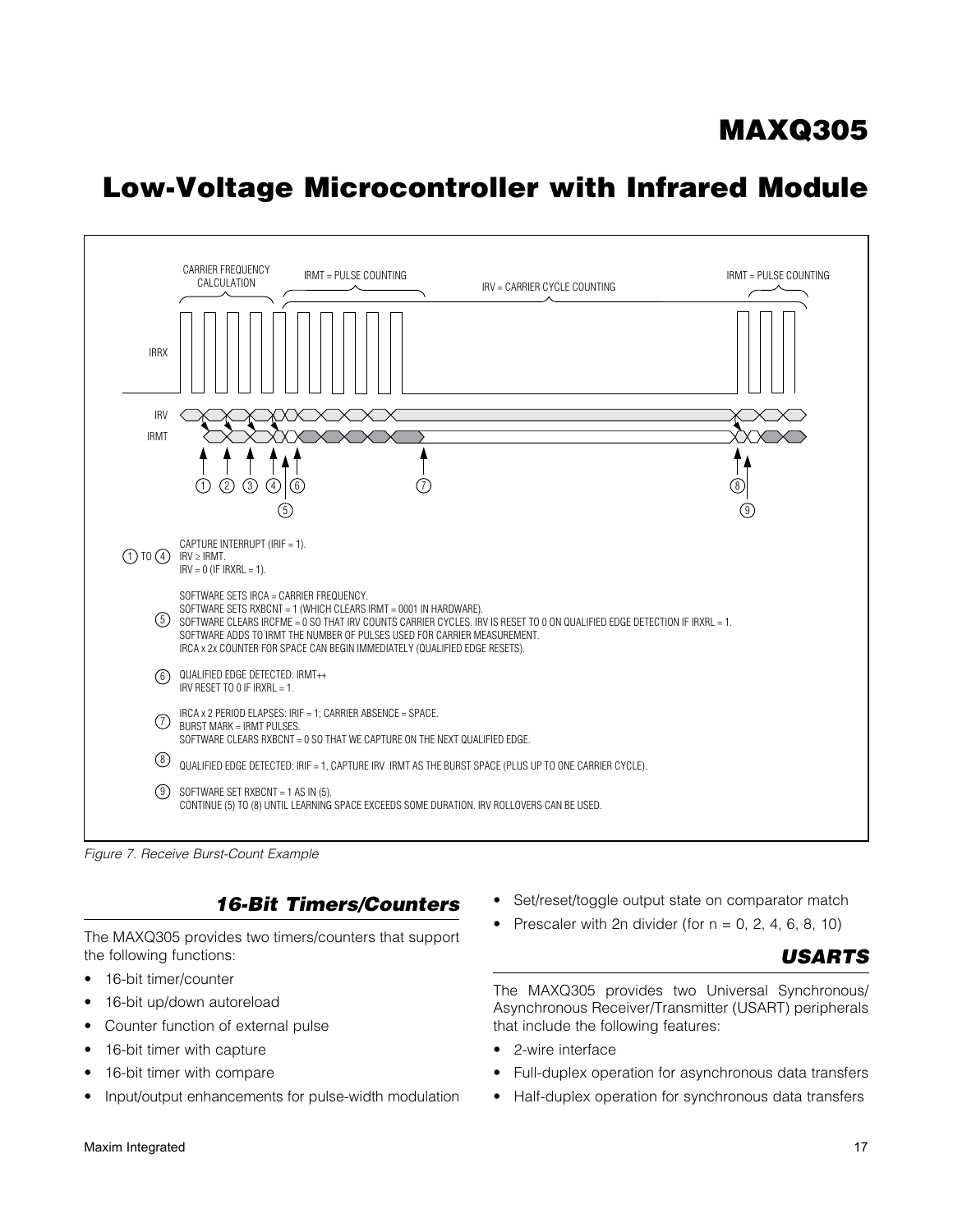# Low-Voltage Microcontroller with Infrared Module

- Programmable interrupt when transmit or receive data operation completes
- Independent programmable baud-rate generator
- Optional 9th bit parity support
- Start/stop bit support

### *Serial Peripheral Interface (SPI)*

The integrated SPI provides an independent serial communication channel that communicates synchronously with peripheral devices in a multiple master or multiple slave system. The interface allows access to a 4-wire, full-duplex serial bus, and can be operated in either master mode or slave mode. Collision detection is provided when two or more masters attempt a data transfer at the same time.

The maximum SPI master transfer rate is Sysclk/2. When operating as an SPI slave, the MAXQ305 can support up to a Sysclk/4 SPI transfer rate. Data is transferred as an 8-bit or 16-bit value, MSB first. In addition, the SPI module supports configuration of active SSEL state (active-low or active-high) through the slave active select.

<span id="page-17-0"></span>

*Figure 8. On-Chip Oscillator*

### Table 3. USART Mode Details

#### The port pins have the following features:

- CMOS output drivers
- Schmitt trigger inputs
- Optional weak pullups to  $V_{DD}$  when operating in input mode (with the exception of P1.6 and P1.7)

While the microcontroller is in a reset state, all port pins become high impedance with weak pullups disabled, unless otherwise noted. From a software perspective, each port appears as a group of peripheral registers with unique addresses. Special function pins can also be used as general-purpose I/O pins when the special functions are disabled. For a detailed description of the special functions available for each pin, refer to the *MAXQ305 User's Guide*.

### *On-Chip Oscillator*

An external quartz crystal or a ceramic resonator can be connected between HFXIN and HFXOUT on the MAXQ305, as illustrated in [Figure 8.](#page-17-0) Noise at HFXIN and HFXOUT can adversely affect on-chip clock timing. It is good design practice to place the crystal and capacitors near the oscillator circuitry and connect HFXIN and HFXOUT to ground with a direct short trace. The typical values of external capacitors vary with the type of crystal to be used and should be initially selected based on the load capacitance as suggested by the crystal manufacturer.

### *ROM Loader*

The ROM loader denies access to the system, user loader, or user-application memories unless an areaspecific password is provided. The ROM loader is not available in ROM-only versions.

| <b>MODE</b> | <b>TYPE</b>  | <b>START BITS</b> | <b>DATA BITS</b> | <b>STOP BITS</b> |
|-------------|--------------|-------------------|------------------|------------------|
| Mode 0      | Synchronous  | N/A               |                  | N/A              |
| Mode 1      | Asynchronous |                   |                  |                  |
| Mode 2      | Asynchronous |                   | $8 +$            |                  |
| Mode 3      | Asynchronous |                   | $8 +$            |                  |

### *General-Purpose I/O*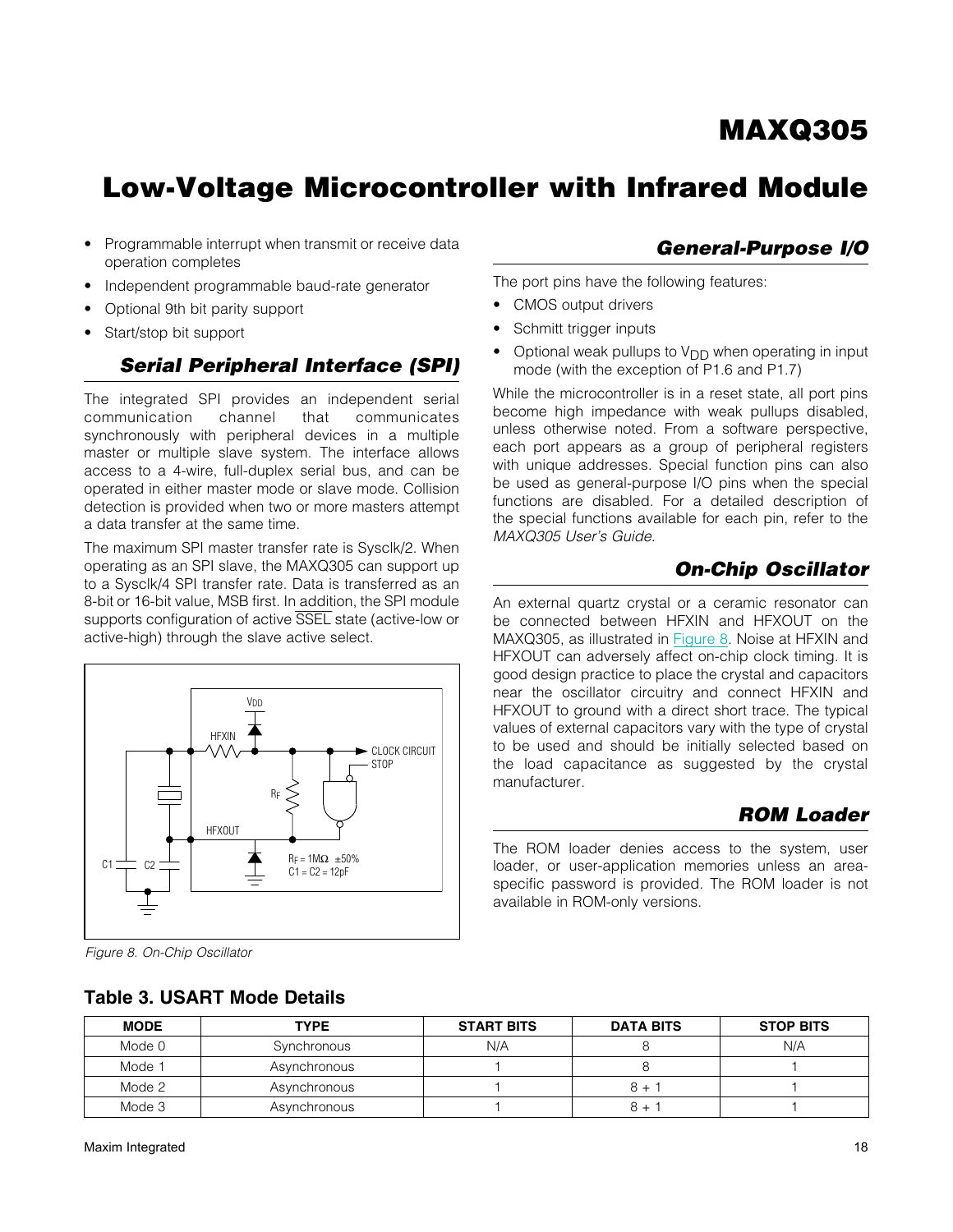### *Loading Flash Memory*

An internal bootstrap loader allows reloading over a simple JTAG interface. As a result, software can be upgraded in-system, eliminating the need for a costly hardware retrofit when updates are required. Remote software uploads are possible that enable physically inaccessible applications to be frequently updated. The interface hardware can be a JTAG connection to another microcontroller, or a connection to a PC serial port using a serial-to-JTAG converter such as the MAXQJTAG-001, available from Maxim. If in-system programmability is not required, a commercial gang programmer can be used for mass programming. Activating the JTAG interface and loading the test access port (TAP) with the system programming instruction invokes the bootstrap loader. Setting the SPE bit to one during reset through the JTAG interface executes the bootstrap-loader mode program that resides in the utility ROM. When programming is complete, the bootstrap loader can clear the SPE bit and reset the device, allowing the device to bypass the utility ROM and begin execution of the application software.

In addition, the ROM loader also enforces the memoryprotection policies. Passwords that are 16 words are required to access the ROM loader interface.

Do not drive the LED or IRTX outputs while programming flash memory.

<span id="page-18-0"></span>

*Figure 9. In-Circuit Debugger*

Loading memory is not possible for ROM-only versions of the device.

### *In-Circuit Debug and JTAG Interface*

Embedded debug hardware and software are developed and integrated to provide full in-circuit debugging capability in a user-application environment. These hardware and software features include the following:

- Debug engine
- Set of registers providing the ability to set breakpoints on register, code, or data using debug service routines stored in ROM

Collectively, these hardware and software features support two modes of in-circuit debug functionality:

• Background mode:

CPU is executing the normal user program

Allows the host to configure and set up the in-circuit debugger

• Debug mode:

Debugger takes over the control of the CPU

Read/write accesses to internal registers and memory

Single-step of the CPU for trace operation

The interface to the debug engine is the TAP controller, as shown in [Figure 9.](#page-18-0) The interface allows for communication with a bus master that can either be automatic test equipment or a component that interfaces to a higher level test bus as part of a complete system. The communication operates across a 4-wire serial interface from a dedicated TAP that is compatible with the JTAG IEEE Standard 1149. The TAP provides an independent serial channel to communicate synchronously with the host system.

To prevent unauthorized access of the protected memory regions through the JTAG interface, the debug engine prevents modification of the privilege registers and disallows all access to system memory, unless memory protection is disabled. In addition, all services (such as register display or modification) are denied when code is executing inside the system area. The debugger is not available for ROM-only versions of the device.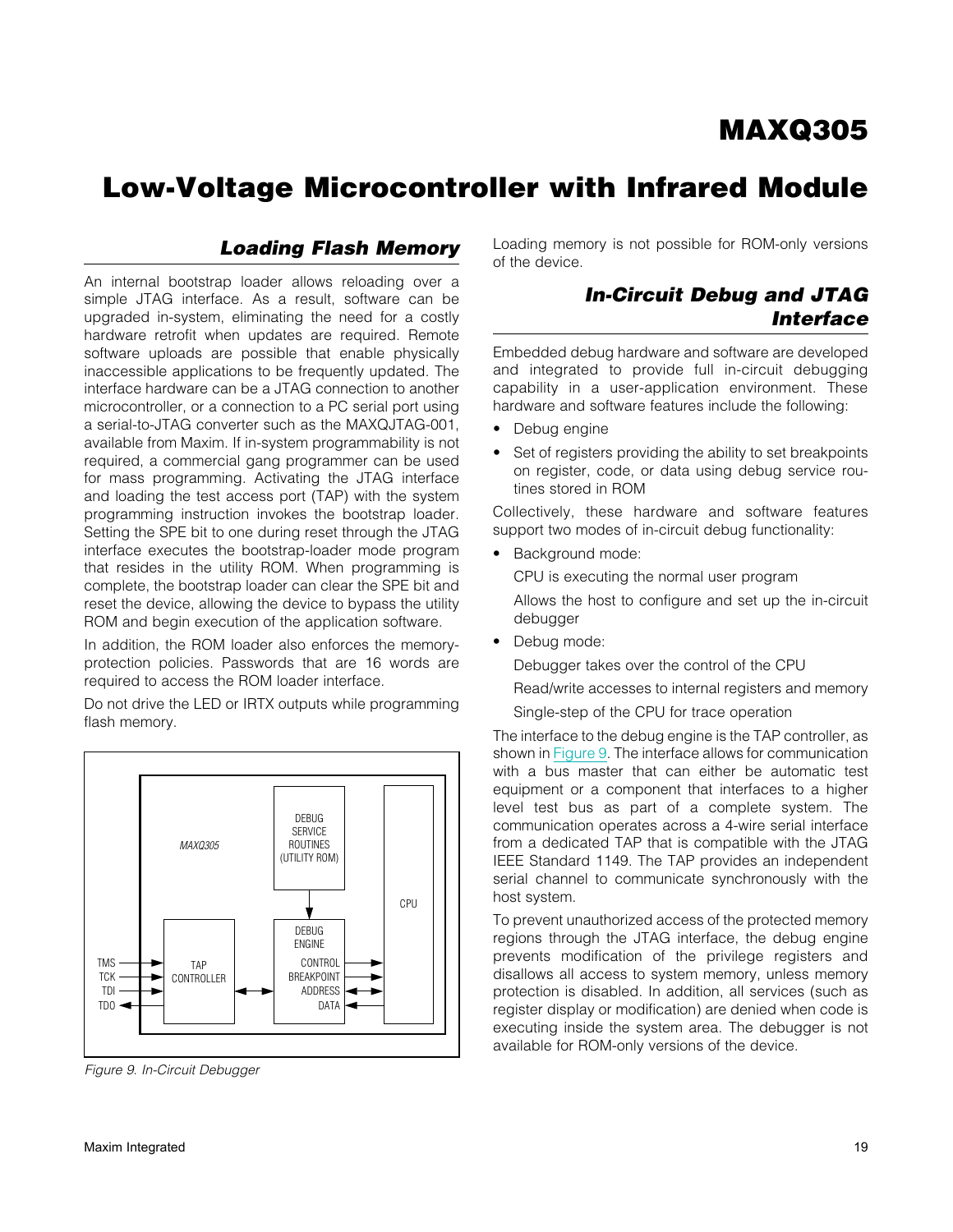## Low-Voltage Microcontroller with Infrared Module

### *Operating Modes*

The microcontroller has five power operating modes:

- High performance
- High voltage
- **Green**
- **Idle**
- Stop

The device is operating in high-performance mode when  $V_{\text{DD}} > V_{\text{DD}}$  p<sub>FM</sub>, the internal voltage regulator is enabled (HVREN = 1), the high-performance bit is set (PFMSEL = 1), and  $f_{HXFIN}$  = 12MHz. In this mode  $f<sub>SYSCLK</sub> = 12MHz$ . The high-voltage regulator generates the voltages needed for flash memory programming, which is allowed in this mode.

The device is operating in high-voltage mode when  $V<sub>DD</sub> > V<sub>DD HV</sub>$ , HVREN = 1, PFMSEL = 0. In this mode  $f<sub>SYSCLK</sub> = f<sub>HFXIN</sub>/3$ . The high -oltage regulator generates the voltages needed for flash memory programming, which is allowed in this mode.

Green mode is the lowest power mode that allows code execution. In this mode  $HVREN = PFMSEL = 0$ . In this mode  $f_{\text{SYSCLK}} = f_{\text{HFXIN}}/3$ . Flash programming is not allowed in this mode.

Setting the IDLE bit in the CKCN register to 1 invokes the idle mode. Once in idle mode, all resources are preserved and all clocks remain active with the enabled peripherals, and power monitor continues to work, so the processor can exit the idle state using any of the interrupt sources that are enabled. The IDLE bit is cleared automatically once the idle state is exited; allowing the processor to execute the instruction that immediately follows the instruction that set the IDLE bit.

The lowest power mode of operation for the MAXQ305 is stop mode. The user software can enter stop mode any time the microcontroller is in a state where code does not need to be executed. In this mode, CPU state and memories are preserved, but the CPU is not actively running. Wake-up sources include external I/O interrupts, the power-fail warning interrupt, or a power-fail reset. The nanopower ring oscillator is an internal ultra-low-

power (400nA) 8kHz ring oscillator that can be used to drive a wake-up timer that exits stop mode. The wake-up timer is programmable by software in steps of 125µs up to approximately 8s.

The power-fail monitor is always on during normal operation. However, it can be selectively disabled during stop mode to minimize power consumption. This feature is enabled using the power-fail monitor disable (PFD) bit in the PWCN register. The reset default state for the PFD bit is 1, which disables the power-fail monitor function during stop mode. If power-fail monitoring is disabled  $(PPD = 1)$  during stop mode, the circuitry responsible for generating a power-fail warning or reset is shut down and neither condition is detected. Thus, the  $V_{DD} < V_{RST}$ condition does not invoke a reset state.

#### *Power-Fail Detection*

[Figure 10](#page-20-0), [Figure 11,](#page-22-0) [Figure 12](#page-24-0), and [Figure 13](#page-25-0) show the power-fail detection and response during normal and stop mode operation. If a reset is caused by a power-fail, the power-fail monitor can be set to one of the following intervals:

- Always on—continuous monitoring
- $2<sup>11</sup>$  nanopower ring oscillator clocks (~256ms)
- $2<sup>12</sup>$  nanopower ring oscillator clocks (~512ms)
- $\bullet$  2<sup>13</sup> nanopower ring oscillator clocks (~1.024s)

In the case where the power-fail circuitry is periodically turned on, the power-fail detection is turned on for two nanopower ring oscillator cycles. If  $V_{\text{DD}} > V_{\text{RST}}$  during detection,  $V_{DD}$  is monitored for an additional nanopower ring oscillator period. If  $V_{\text{DD}}$  remains above  $V_{\text{RST}}$  for the third nanopower ring period, the CPU exits the reset state and resumes normal operation from utility ROM at 8000h after satisfying the crystal warm-up period.

If a reset is generated by any other event, such as the RESET pin being driven low externally or the watchdog timer, then the power-fail, internal regulator, and crystal remain on during the CPU reset. In these cases, the CPU exits the reset state in less than 20 external clock cycles after the reset source is removed.

RESET state in less than 20 crystal cycles after the reset source is removed.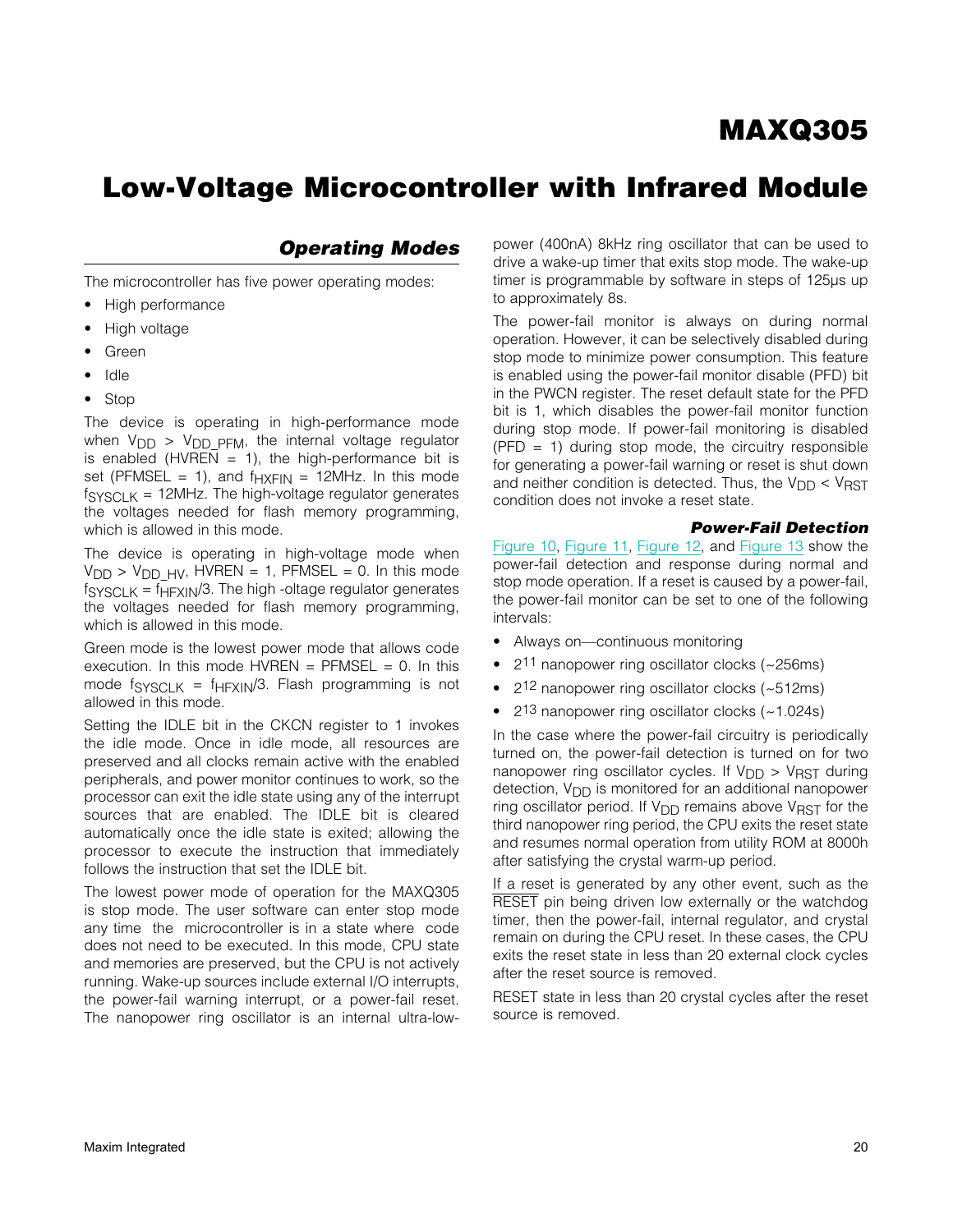<span id="page-20-0"></span>

*Figure 10. Power-Fail Detection During Normal Operation*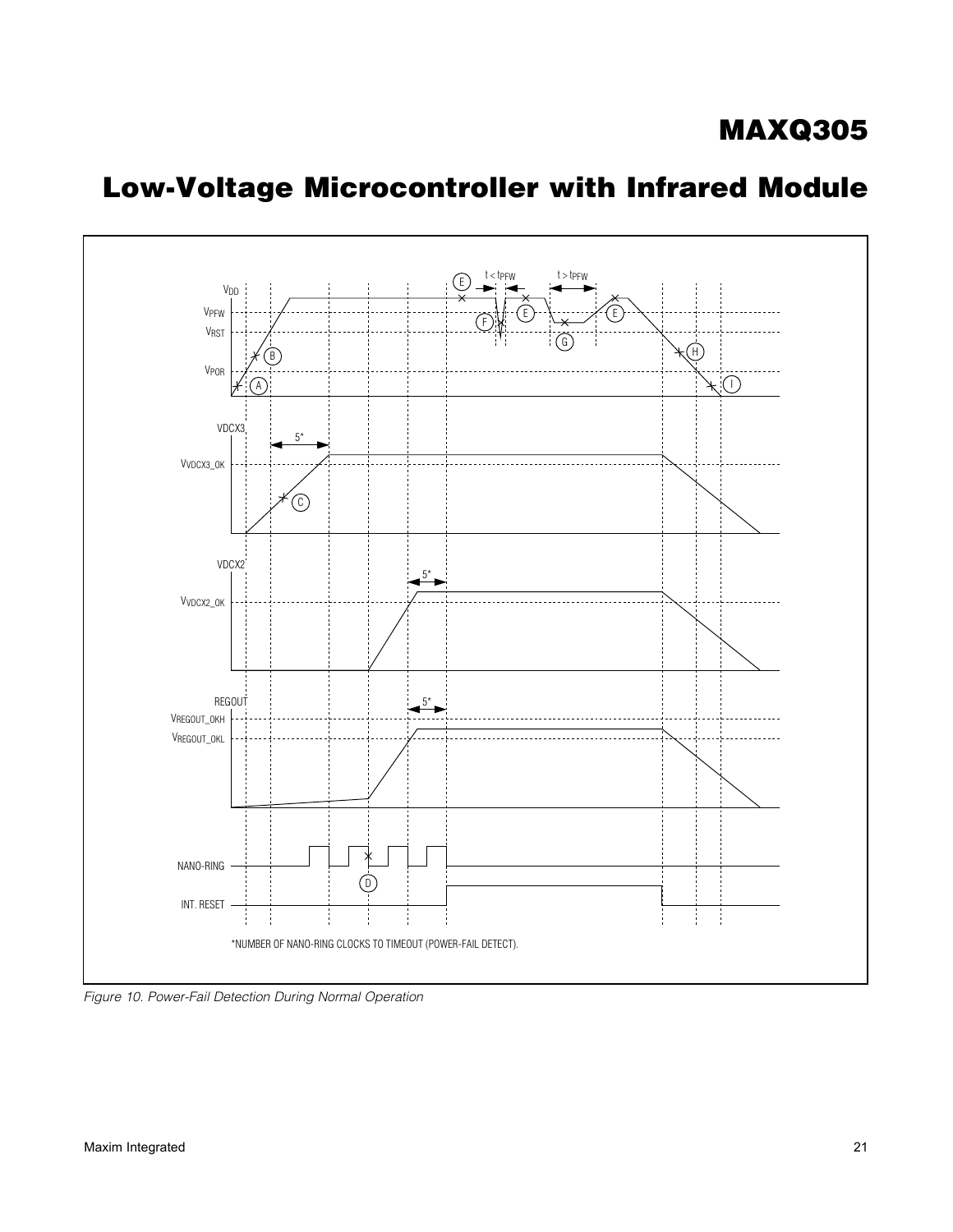| <b>STATE</b>   | <b>POWER-FAIL</b><br><b>DETECTOR</b> | <b>REGOUT</b><br><b>LDO</b> | <b>BACKUP</b><br><b>REGULATOR</b> | <b>CRYSTAL</b><br><b>OSCILLATOR</b> | <b>SRAM DATA</b><br><b>RETENTION</b> | <b>NOTES</b>                                                                                                                                                                                                                                              |
|----------------|--------------------------------------|-----------------------------|-----------------------------------|-------------------------------------|--------------------------------------|-----------------------------------------------------------------------------------------------------------------------------------------------------------------------------------------------------------------------------------------------------------|
| $\overline{A}$ | <b>OFF</b>                           | OFF                         | <b>ON</b>                         | <b>OFF</b>                          |                                      | $V_{DD} < V_{POR}$                                                                                                                                                                                                                                        |
| B              | OFF                                  | <b>OFF</b>                  | ON                                | <b>OFF</b>                          |                                      | $V_{POR}$ < $V_{DD}$ < $V_{RST}$ nano-ring clock<br>enabled<br>X3 charge pump enabled                                                                                                                                                                     |
| $\mathsf{C}$   | <b>OFF</b>                           | <b>OFF</b>                  | ON                                | <b>OFF</b>                          |                                      | $V_{DCX3}$ < $V_{DCX3}$ OK<br>Supply Voltage Monitor enabled                                                                                                                                                                                              |
| $\Box$         | ON                                   | ON                          | ON                                | ON                                  |                                      | X2 charge pump enabled<br>LDO enabled<br>Crystal oscillator enabled                                                                                                                                                                                       |
| E              | ON                                   | ON                          | OFF                               | ON                                  |                                      | $V_{DCX2}$ > $V_{DCX2\_OK}$<br>VREGOUT > VREGOUT_OK_L<br>Backup regulator disabled<br>CPU assume normal operation                                                                                                                                         |
| F              | ON                                   | ON                          | OFF                               | ON                                  |                                      | Power drop too short.<br>Power-fail not detected                                                                                                                                                                                                          |
| G              | ON                                   | ON                          | <b>OFF</b>                        | ON                                  |                                      | $V_{RST}$ < $V_{DD}$ < $V_{PFW}$<br>PFI is set when $V_{RST}$ < $V_{DD}$ < $V_{PFW}$ and<br>maintains this state for at least t <sub>PFW</sub> ,<br>at which time a power-fail interrupt is<br>generated (if enabled). CPU continues<br>normal operation. |
| H              | ON<br>(periodically)                 | OFF                         | ON                                | <b>OFF</b>                          | <b>YES</b>                           | $V_{POB}$ < $V_{DD}$ < $V_{RST}$<br>Power-fail detected CPU goes into reset<br>Power-fail monitor turned on periodically                                                                                                                                  |
|                | <b>OFF</b>                           | OFF                         | ON                                | <b>OFF</b>                          | <b>YES</b>                           | $V_{DD} < V_{POR}$<br>Device held in reset, no operation allowed                                                                                                                                                                                          |

Table 4. Power-Fail Detection States During Normal Operation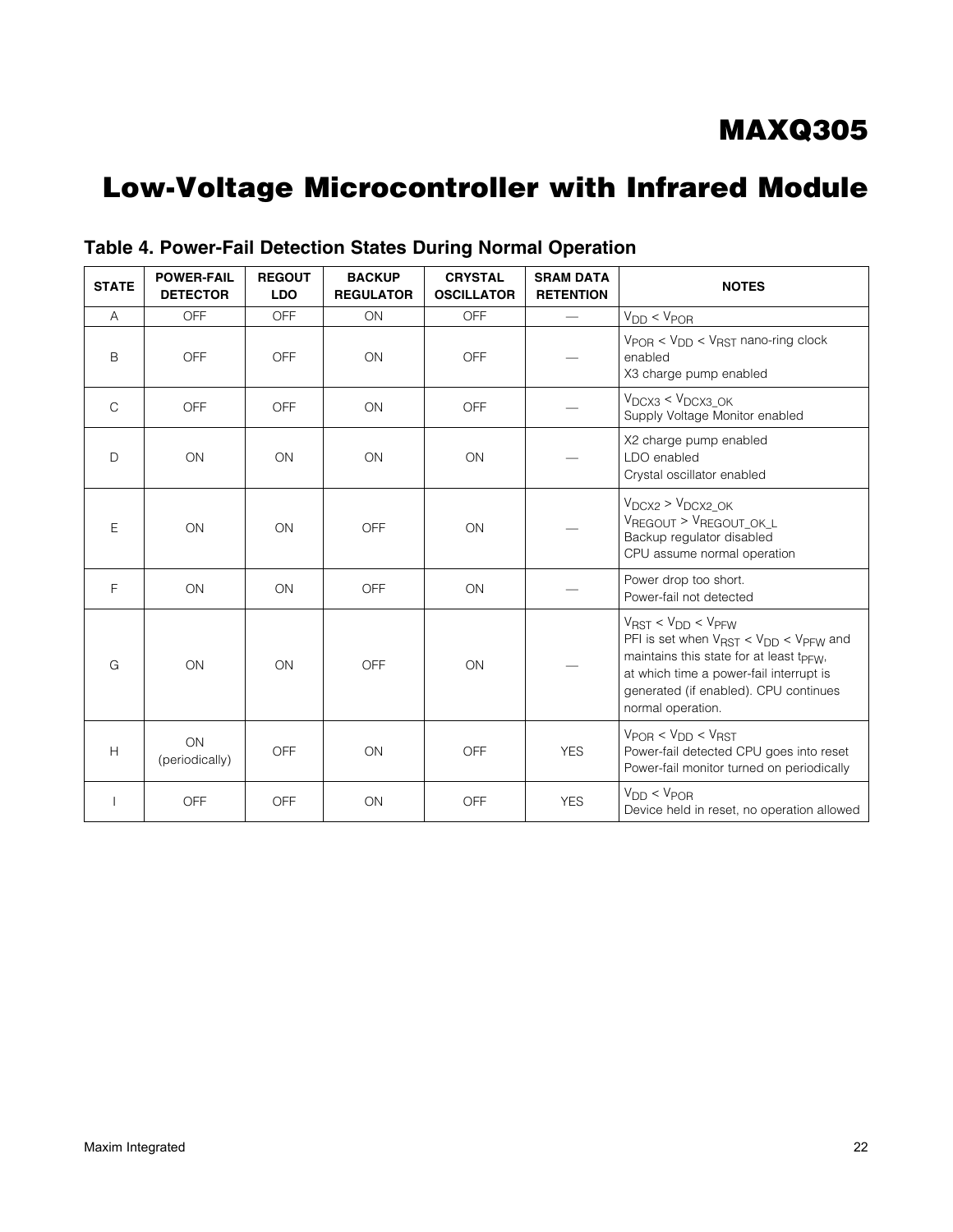<span id="page-22-0"></span>

*Figure 11. Stop Mode and High Voltage Mode Transition*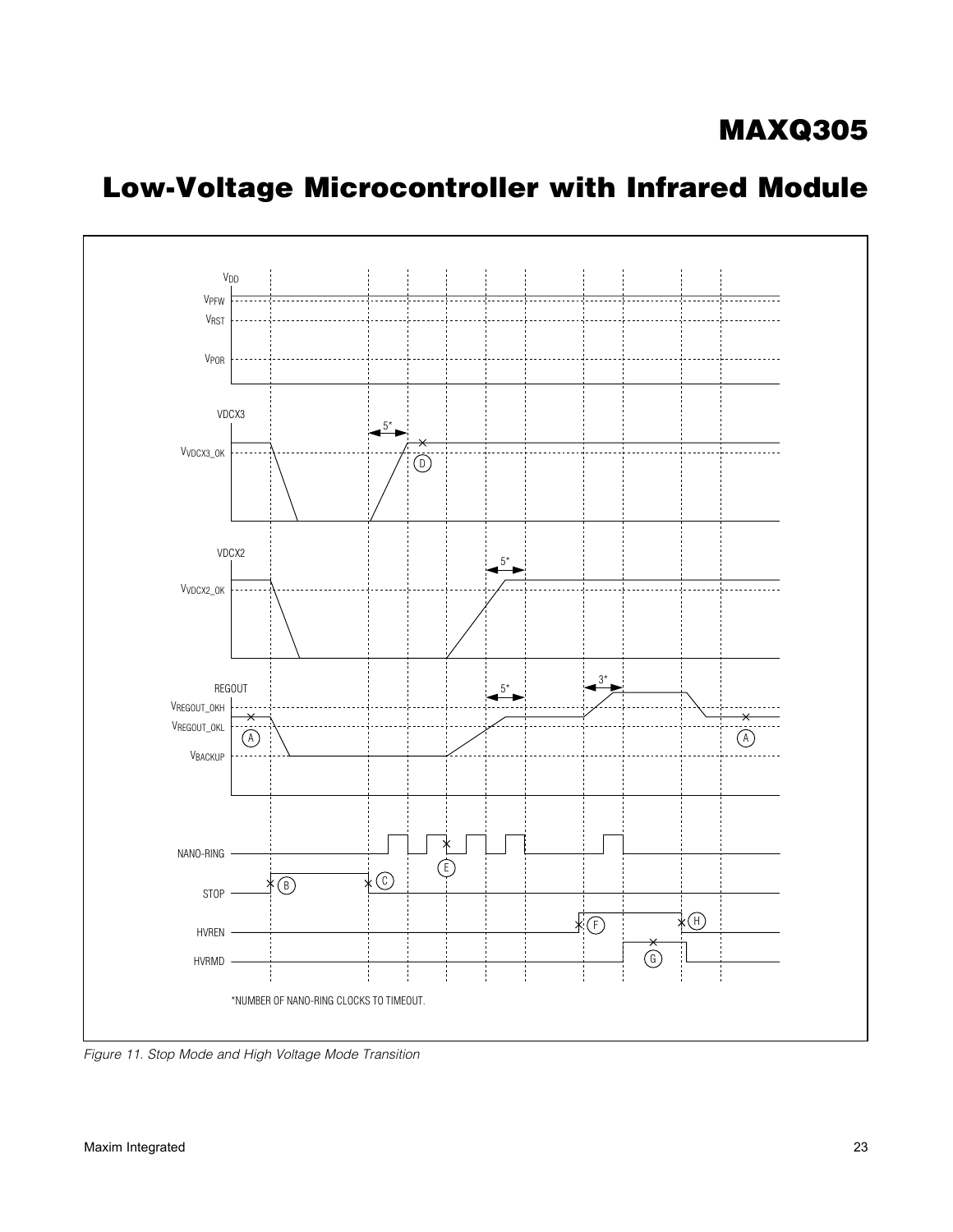# Low-Voltage Microcontroller with Infrared Module

| <b>STATE</b> | <b>POWER-FAIL</b><br><b>DETECTOR</b> | <b>REGOUT</b><br><b>LDO</b> | <b>BACKUP</b><br><b>REGULATOR</b> | <b>CRYSTAL</b><br><b>OSCILLATOR</b> | <b>SRAM DATA</b><br><b>RETENTION</b> | <b>NOTES</b>                                                                                                                                                     |
|--------------|--------------------------------------|-----------------------------|-----------------------------------|-------------------------------------|--------------------------------------|------------------------------------------------------------------------------------------------------------------------------------------------------------------|
| A            | ON                                   | ON                          | OFF                               | ON                                  |                                      | $V_{DCX2} > V_{DCX2_OK}$<br>VREGOUT OK L < VREGOUT < VREGOUT<br>OK H<br>CPU operates normally<br>Flash writes not allowed                                        |
| B            | OFF                                  | OFF                         | ON                                | <b>OFF</b>                          | <b>YES</b>                           | Stop mode requested<br>CPU stopped<br>X3 charge pump, X2 charge pump, LDO,<br>Power-fail detector and crystal oscillator<br>disabled<br>Backup regulator enabled |
| $\mathsf{C}$ | <b>OFF</b>                           | <b>OFF</b>                  | ON                                | <b>OFF</b>                          | <b>YES</b>                           | Stop mode exit requested<br>nano-ring clock enabled<br>X3 charge pump enabled                                                                                    |
| $\mathsf{D}$ | ON                                   | OFF                         | ON                                | <b>OFF</b>                          | <b>YES</b>                           | $V_{DCX3}$ > $V_{DCX3}$ OK<br>Supply Voltage Monitor enabled                                                                                                     |
| E            | ON                                   | ON                          | ON                                | ON                                  | <b>YES</b>                           | X2 charge pump enabled<br>LDO enabled<br>Crystal oscillator enabled                                                                                              |
| F            | ON                                   | ON                          | OFF                               | ON                                  |                                      | High voltage mode requested<br>LDO output increased<br>Nano-ring enabled                                                                                         |
| G            | ON                                   | ON                          | <b>OFF</b>                        | ON                                  |                                      | High voltage mode accepted<br>Flash writes allowed                                                                                                               |
| H            | ON                                   | ON                          | OFF                               | ON                                  |                                      | Low voltage mode requested<br>Flash writes not allowed                                                                                                           |

### Table 5. Stop Mode and High Voltage Mode Transition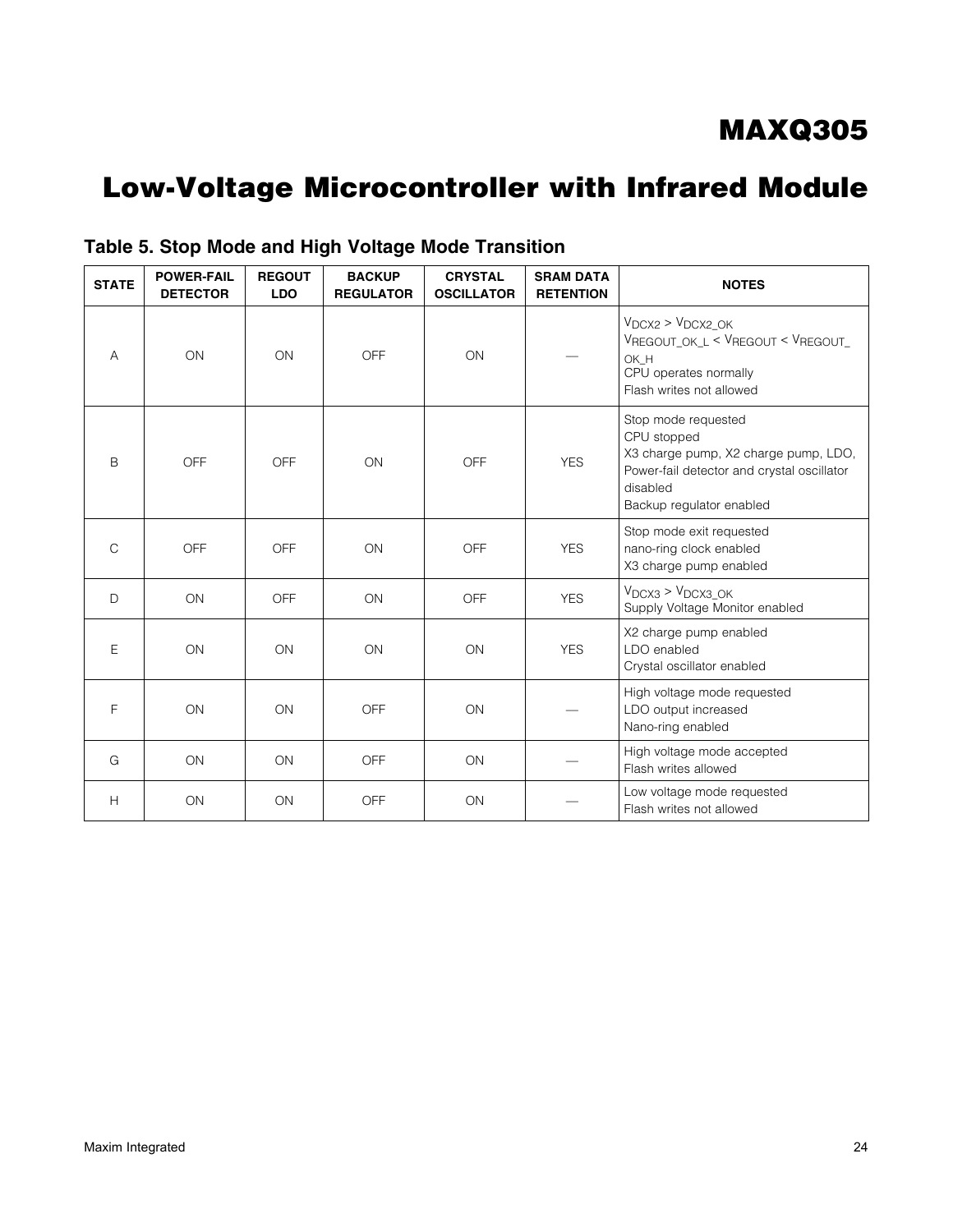<span id="page-24-0"></span>

*Figure 12. Stop Mode Power-Fail Detection States with Power-Fail Monitor Enabled*

| Table 6. Stop Mode Power-Fail Detection States with Power-Fail Monitor Enabled |  |
|--------------------------------------------------------------------------------|--|
|--------------------------------------------------------------------------------|--|

| <b>STATE</b> | <b>POWER-FAIL</b>    | <b>INTERNAL</b><br><b>REGULATOR</b> | <b>CRYSTAL</b><br><b>OSCILLATOR</b> | <b>SRAM</b><br><b>RETENTION</b> | <b>COMMENTS</b>                                                                                                                                            |
|--------------|----------------------|-------------------------------------|-------------------------------------|---------------------------------|------------------------------------------------------------------------------------------------------------------------------------------------------------|
| Α            | On                   | Off                                 | Off                                 | Yes                             | Application enters stop mode.<br>$V_{DD}$ > $V_{RST}$ .<br>CPU in stop mode.                                                                               |
| B            | On                   | Off                                 | Off                                 | Yes                             | Power drop too short.<br>Power-fail not detected.                                                                                                          |
| C            | On                   | On                                  | On                                  | Yes                             | $V_{RST}$ < $V_{DD}$ < $V_{PFW}$ .<br>Power-fail warning detected.<br>Turn on regulator and crystal.<br>Crystal warmup time, txTAL_RDY.<br>Exit stop mode. |
| D            | On                   | Off                                 | Off                                 | Yes                             | Application enters stop mode.<br>$V_{DD}$ > $V_{RST}$ .<br>CPU in stop mode.                                                                               |
| E            | On<br>(Periodically) | Off                                 | Off                                 | Yes                             | $V_{POB}$ < $V_{DD}$ < $V_{RST}$ .<br>Power-fail detected.<br>CPU goes into reset.<br>Power-fail monitor turns on periodically.                            |
| F            | Off                  | Off                                 | Off                                 |                                 | $V_{DD}$ < $V_{POR}$ .<br>Device held in reset. No operation allowed.                                                                                      |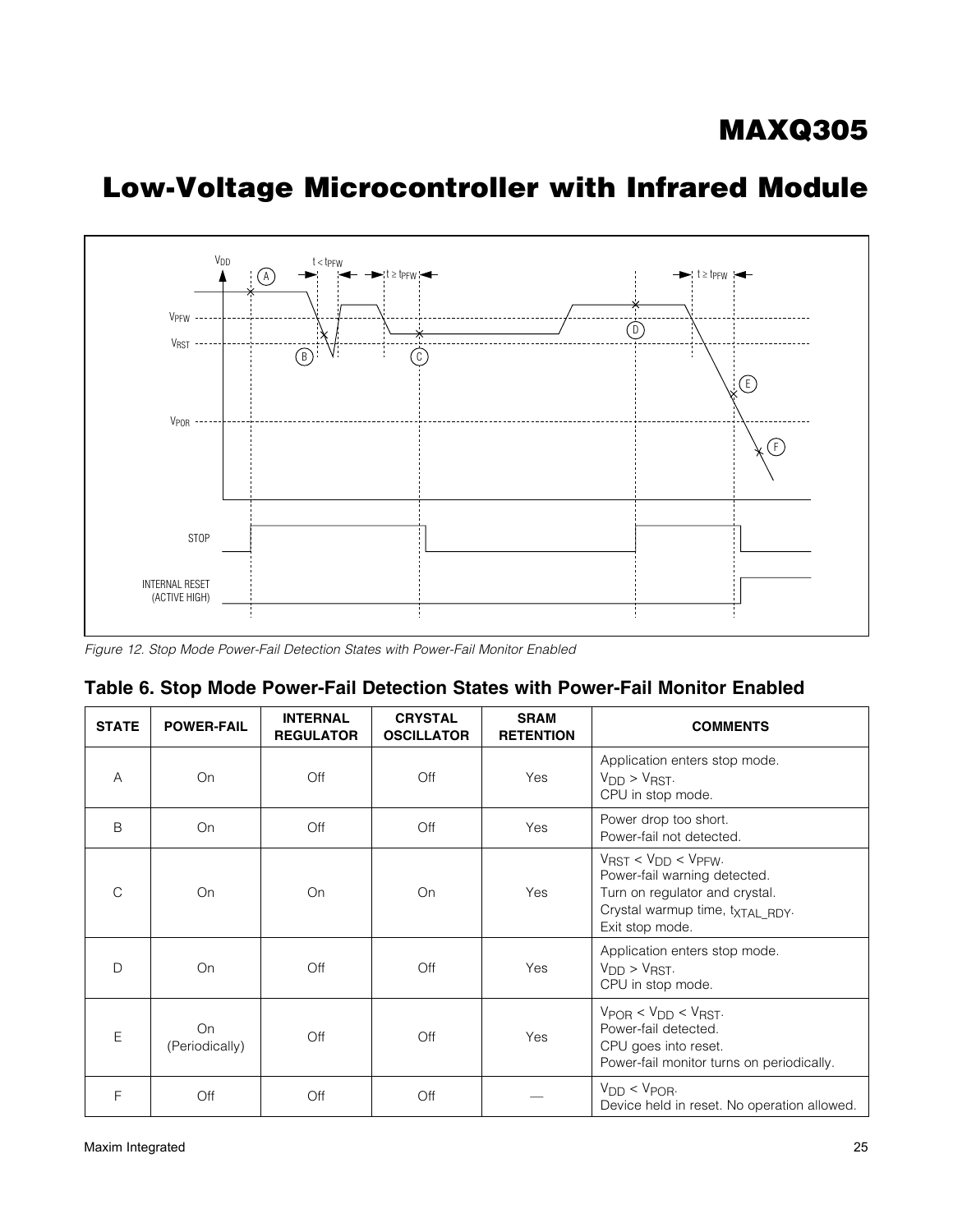<span id="page-25-0"></span>

# Low-Voltage Microcontroller with Infrared Module

### Table 7. Stop Mode Power-Fail Detection States with Power-Fail Monitor Disabled

| <b>STATE</b>  | <b>POWER-FAIL</b> | <b>INTERNAL</b><br><b>REGULATOR</b> | <b>CRYSTAL</b><br><b>OSCILLATOR</b> | <b>SRAM</b><br><b>RETENTION</b> | <b>COMMENTS</b>                                                                                                                                                                                                                                                                                                                                                                                                                    |
|---------------|-------------------|-------------------------------------|-------------------------------------|---------------------------------|------------------------------------------------------------------------------------------------------------------------------------------------------------------------------------------------------------------------------------------------------------------------------------------------------------------------------------------------------------------------------------------------------------------------------------|
| A             | Off               | Off                                 | Off                                 | Yes                             | Application enters stop mode.<br>$V_{DD}$ > $V_{RST}$ .<br>CPU in stop mode.                                                                                                                                                                                                                                                                                                                                                       |
| B             | Off               | Off                                 | Off                                 | Yes                             | $V_{DD} < V_{PFW}$ .<br>Power-fail not detected because power-fail<br>monitor is disabled.                                                                                                                                                                                                                                                                                                                                         |
| $\mathcal{C}$ | On                | On                                  | On                                  | Yes                             | $V_{\text{RST}} < V_{\text{DD}} < V_{\text{PFW}}$<br>An interrupt occurs that causes the CPU to<br>exit stop mode.<br>Power-fail monitor is turned on, detects a<br>power-fail warning, and sets the power-fail<br>interrupt flag.<br>Turn on regulator and crystal.<br>Crystal warmup time, txTAL RDY.<br>On stop mode exit, CPU vectors to the<br>higher priority of power-fail and the<br>interrupt that causes stop mode exit. |

*Figure 13. Stop Mode Power-Fail Detection States with Power-Fail Monitor Disabled*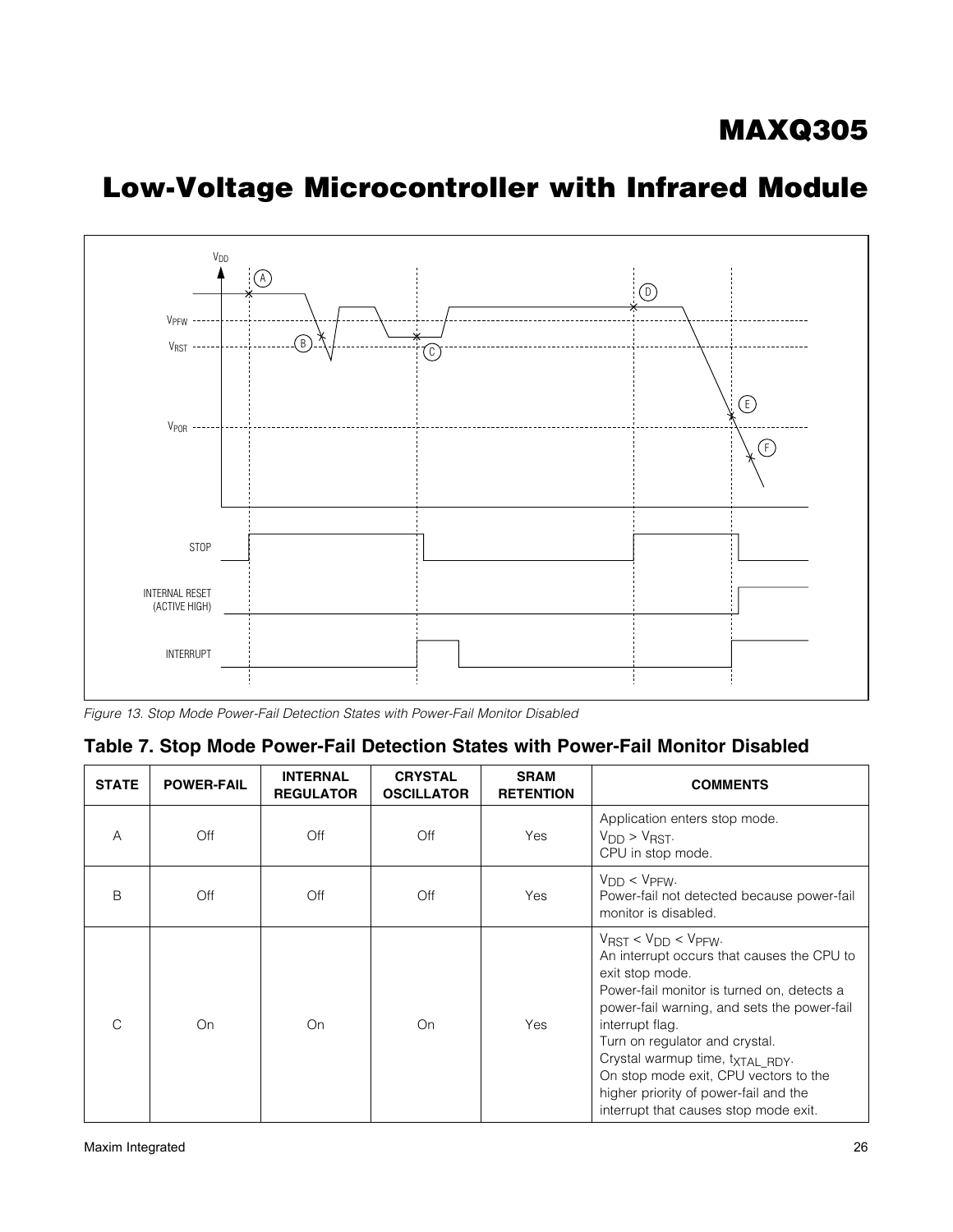| <b>STATE</b> | <b>POWER-FAIL</b>    | <b>INTERNAL</b><br><b>REGULATOR</b> | <b>CRYSTAL</b><br><b>OSCILLATOR</b> | <b>SRAM</b><br><b>RETENTION</b> | <b>COMMENTS</b>                                                                                                                                                                                                                          |
|--------------|----------------------|-------------------------------------|-------------------------------------|---------------------------------|------------------------------------------------------------------------------------------------------------------------------------------------------------------------------------------------------------------------------------------|
|              | Off                  | Off                                 | Off                                 | Yes                             | Application enters stop mode.<br>$V_{DD}$ > $V_{RST}$ .<br>CPU in stop mode.                                                                                                                                                             |
| E            | On<br>(Periodically) | Off                                 | Off                                 | Yes                             | $V_{POB}$ < $V_{DD}$ < $V_{RST}$ .<br>An interrupt occurs that causes the CPU to<br>exit stop mode.<br>Power-fail monitor is turned on, detects a<br>power-fail, and puts CPU in reset.<br>Power-fail monitor is turned on periodically. |
|              | Off                  | Off                                 | Off                                 |                                 | $V_{DD} < V_{POR}$<br>Device held in reset. No operation allowed.                                                                                                                                                                        |

Table 7. Stop Mode Power-Fail Detection States with Power-Fail Monitor Disabled (continued)

### *Applications Information*

The low-power, high-performance RISC architecture of this device makes it an excellent fit for many portable or battery-powered applications. It is ideally suited for applications such as universal remote controls that require the cost-effective integration of IR transmit/receive capability.

#### *Grounds and Bypassing*

Careful PCB layout significantly minimizes system-level digital noise that could interact with the microcontroller or peripheral components. The use of multilayer boards is essential to allow the use of dedicated power planes. The area under any digital components should be a continuous ground plane if possible. Keep bypass capacitor leads short for best noise rejection and place the capacitors as close to the leads of the devices as possible.

CMOS design guidelines for any semiconductor require that no pin be taken above VDD or below GND. Violation of this guideline can result in a hard failure (damage to the silicon inside the device) or a soft failure (unintentional modification of memory contents). Voltage spikes above or below the device's absolute maximum ratings can potentially cause a devastating IC latchup.

Microcontrollers commonly experience negative voltage spikes through either their power pins or general-

purpose I/O pins. Negative voltage spikes on power pins are especially problematic as they directly couple to the internal power buses. Devices such as keypads can conduct electrostatic discharges directly into the microcontroller and seriously damage the device. System designers must protect components against these transients that can corrupt system memory.

### *Additional Documentation*

Designers must have the following documents to fully use all the features of this device. This data sheet contains pin descriptions, feature overviews, and electrical specifications. Errata sheets contain deviations from published specifications. User guides contain detailed descriptions of device features and peripherals from a programming perspective. The following documents can be downloaded from [www.maximintegrated.com/](www.maximintegrated.com/microcontrollers) [microcontrollers](www.maximintegrated.com/microcontrollers):

- This MAXQ305 data sheet, which contains electrical/ timing specifications, package information, and pin descriptions.
- The MAXQ305 revision-specific errata sheet (www.maximintegrated.com/errata)
- The MAXQ305 User's Guide, which contains detailed information and programming guidelines for core features and peripherals.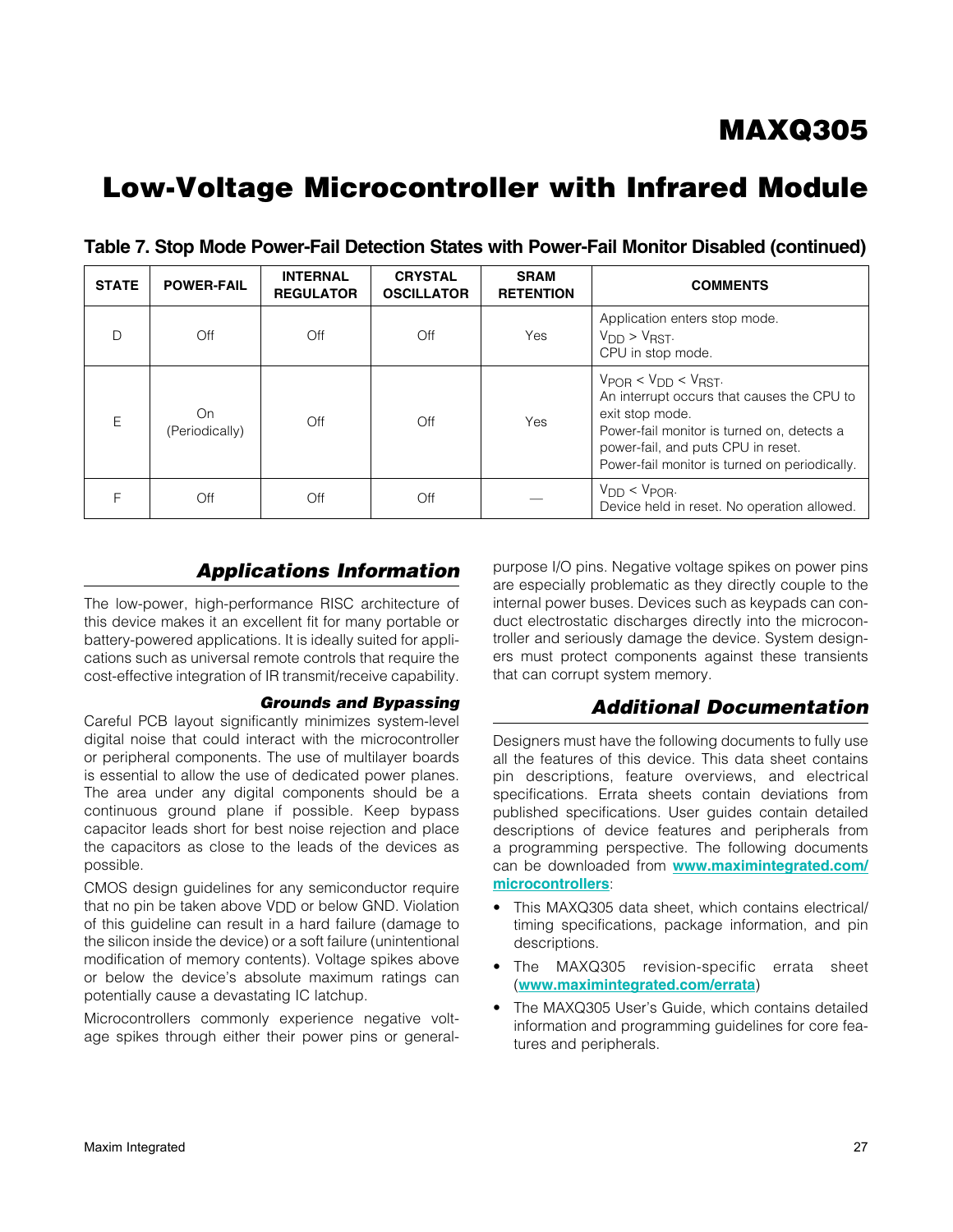# Low-Voltage Microcontroller with Infrared Module

### *Development and Technical Support*

Maxim and third-party suppliers provide a variety of highly versatile, affordably priced development tools, including the following:

- • Compilers
- Integrated Development Environments (IDEs)

Serial-to-JTAG and USB-to-JTAG interface boards for programming and debugging (for microcontrollers with rewriteable memory)

A partial list of development tool vendors can be found at [www.maximintegrated.com/MAXQ\\_tools](www.maximintegrated.com/MAXQ_tools).

Technical support is available at **[https://support.](https://support.maximintegrated.com/micro)** [maximintegrated.com/micro](https://support.maximintegrated.com/micro).

### *Ordering Information/Selector Guide*

| <b>PART</b>      | <b>TEMP RANGE</b>                | <b>PIN-PACKAGE</b> | <b>OPERATING</b><br><b>VOLTAGE (V)</b> | <b>PROGRAM</b><br><b>MEMORY (KB)</b> | <b>DATA</b><br><b>MEMORY (KB)</b> | <b>GPIO</b> |
|------------------|----------------------------------|--------------------|----------------------------------------|--------------------------------------|-----------------------------------|-------------|
| MAXQ305J-0000+   | $0^{\circ}$ C to $+70^{\circ}$ C | 44 TOFN-EP*        | 0.9 to 3.6                             | 80 flash                             |                                   | 32          |
| MAXQ305X-0000+** | $0^{\circ}$ C to $+70^{\circ}$ C | Bare die           | $0.9 \text{ to } 3.6$                  | 80 flash                             |                                   | 32          |

*Note: Contact factory for information about masked ROM devices.*

+*Denotes a lead(Pb)-free/RoHS-compliant package.*

\**EP = Exposed pad.*

\*\**Contact factory for availability.*

### <span id="page-27-0"></span>*Package Information*

For the latest package outline information and land patterns (footprints), go to <www.maximintegrated.com/packages>. Note that a "+", "#", or "-" in the package code indicates RoHS status only. Package drawings may show a different suffix character, but the drawing pertains to the package regardless of RoHS status.

| <b>PACKAGE TYPE</b> | <b>PACKAGE CODE</b> | <b>OUTLINE NO.</b> | ' AND PATTERN NO. |
|---------------------|---------------------|--------------------|-------------------|
| )FN_FP<br>44        | 4477                |                    |                   |